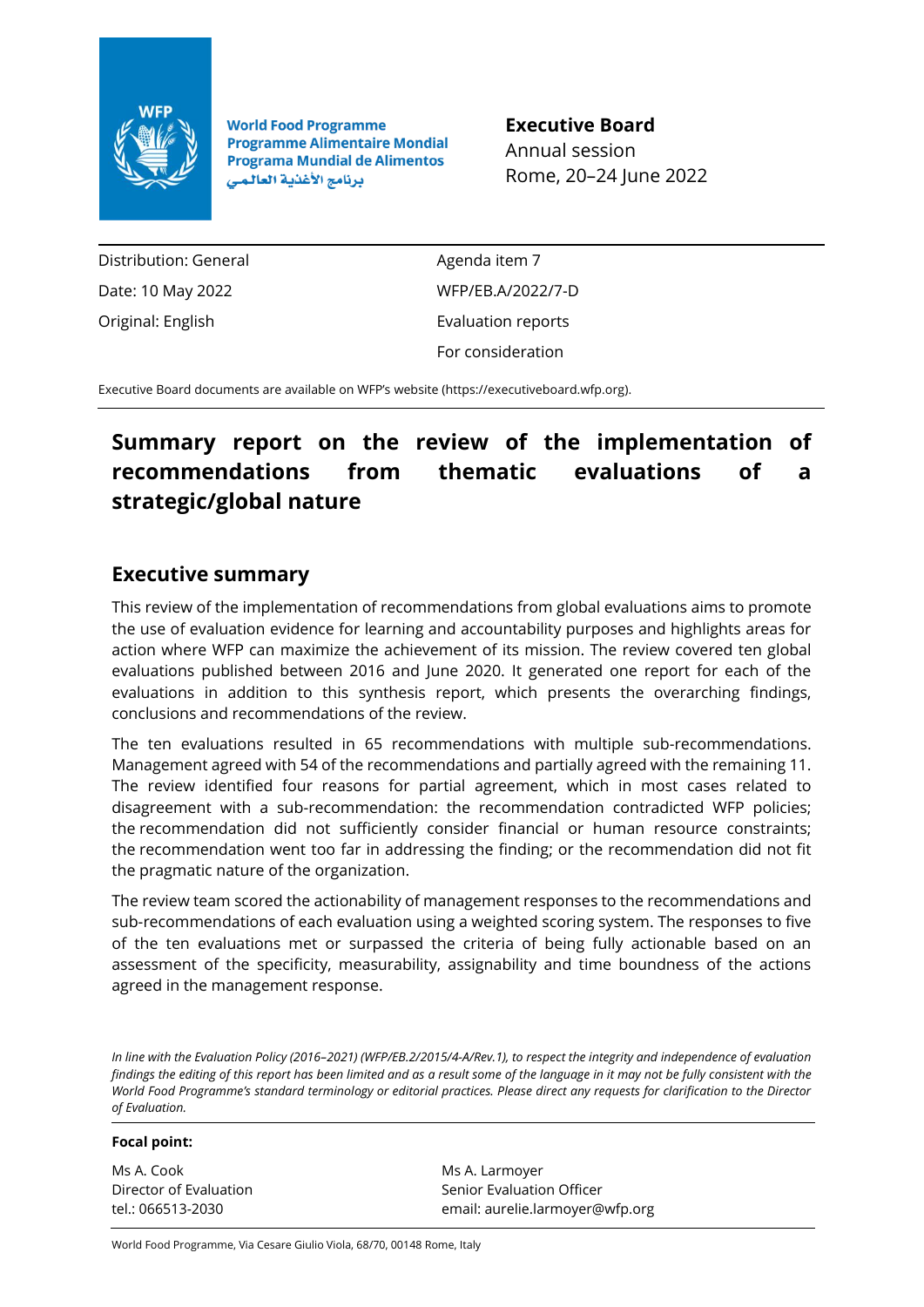In the WFP risk and recommendations tracking system, known as R2, there were 156 actions that corresponded to the agreed actions in the management responses to the ten evaluations. Among these, 99 were marked as "implemented". In interviews conducted by the review team, 61 of these were confirmed to have been fully implemented and 23 partially implemented. The remaining 15 either had not been implemented or were no longer relevant or could not be assessed with regard to the status of their implementation.

All focal points responsible for the implementation of the agreed actions and their line managers stated that the evaluation findings and recommendations, and to a lesser extent the management responses, were very useful for guiding their actions and for obtaining Executive Board endorsement of actions already taken.

Through interviews the review team identified factors that facilitated the implementation of recommendations, including the availability of flexible funds, focused leadership in thematic areas, commitment and collaboration across functional units and the quality of the evaluations. Factors that hindered implementation included earmarked and short-term funding, limited donor appetite for funding human resource costs, and limited communication of corporate prioritization and allocation decisions. Respondents also noted that some recommendations for financial and human resource allocations had been formulated from a thematic perspective without considering competing priorities and without a full understanding of the financial environment in which WFP operates. Completion timelines for the implementation of actions agreed by management were frequently not met, often because little consideration was given to interdependencies by which the implementation of certain recommendations required that other matters be addressed as well, for instance when the same completion deadline was set for a series of actions that by necessity required sequential implementation.

Two relevant strategic themes arising from the review are funding and human resources, which are the subjects of the evaluation of the funding of WFP's work and the evaluation of the WFP people strategy for 2014–2017. While some actions remain outstanding, the review could not clearly identify whether the evaluations had led to action on some of the more systemic underlying issues raised. Funding actions yet to be implemented relate to the consolidated planning of development work, ongoing capacity building to improve services related to funding, timely and transparent internal resource allocation decisions and an advance financing mechanism for operational sustainability. Most outstanding or incomplete human resource actions refer to strengthening human resource capacity in specific technical areas by increasing staffing, creating more permanent staff positions and offering more training programmes. These are being addressed. However, decisions about staffing levels and contract modalities cannot be guided by technical needs alone but must also reflect the level and structure of funding for headquarters, regional bureaux and country offices; meanwhile, training programmes are ongoing activities that require continuous revision as new lessons are learned and new staff members are recruited.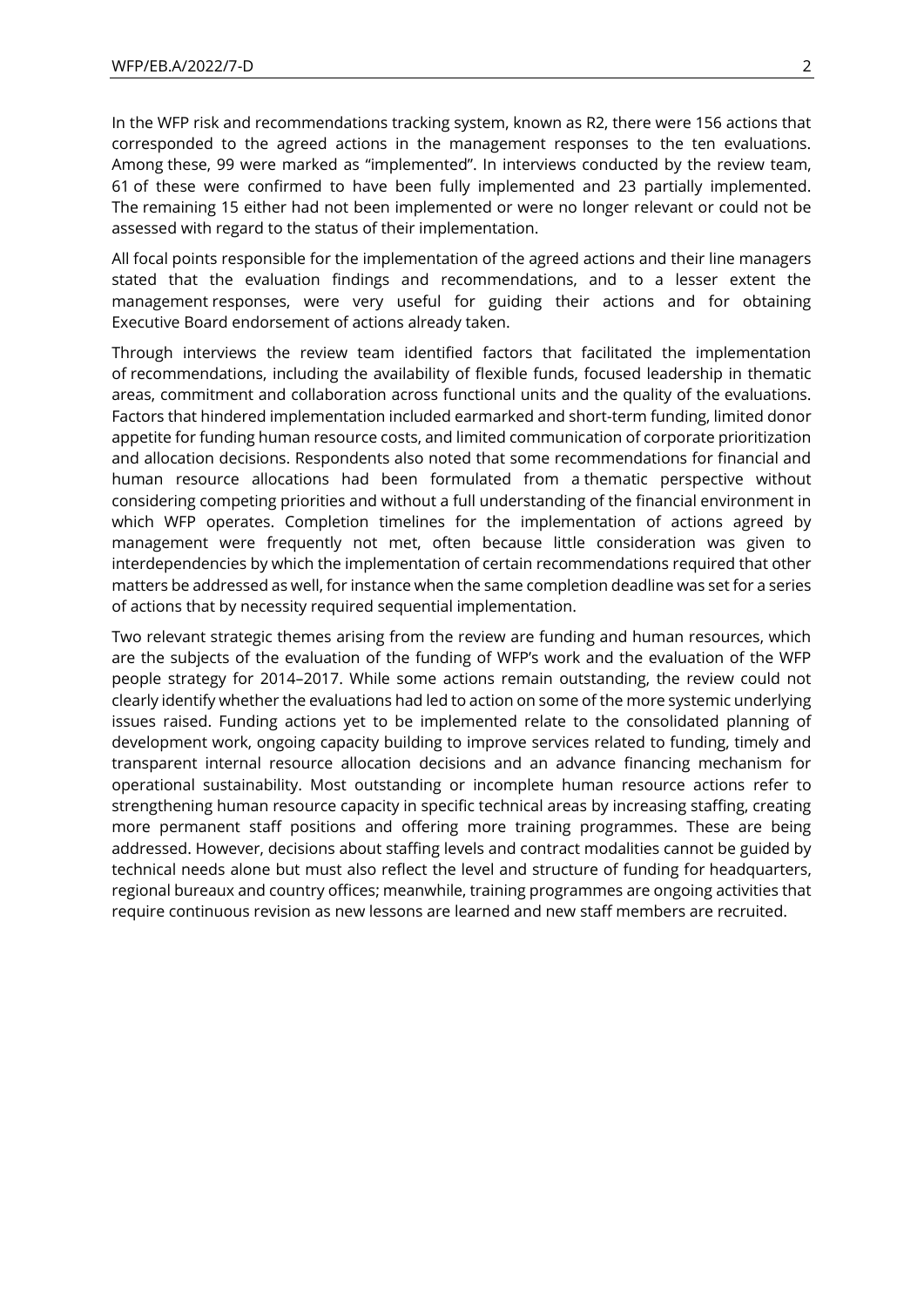# **Draft decision\***

The Board takes note of the summary report on the review of the implementation of recommendations from thematic evaluations of a strategic/global nature (WFP/EB.A/2022/7-D) and management's response (WFP/EB.A/2022/7-D/Add.1) and encourages further action on the recommendations set out in the report, taking into account the considerations raised by the Board during its discussion.

<sup>\*</sup> This is a draft decision. For the final decision adopted by the Board, please refer to the decisions and recommendations document issued at the end of the session.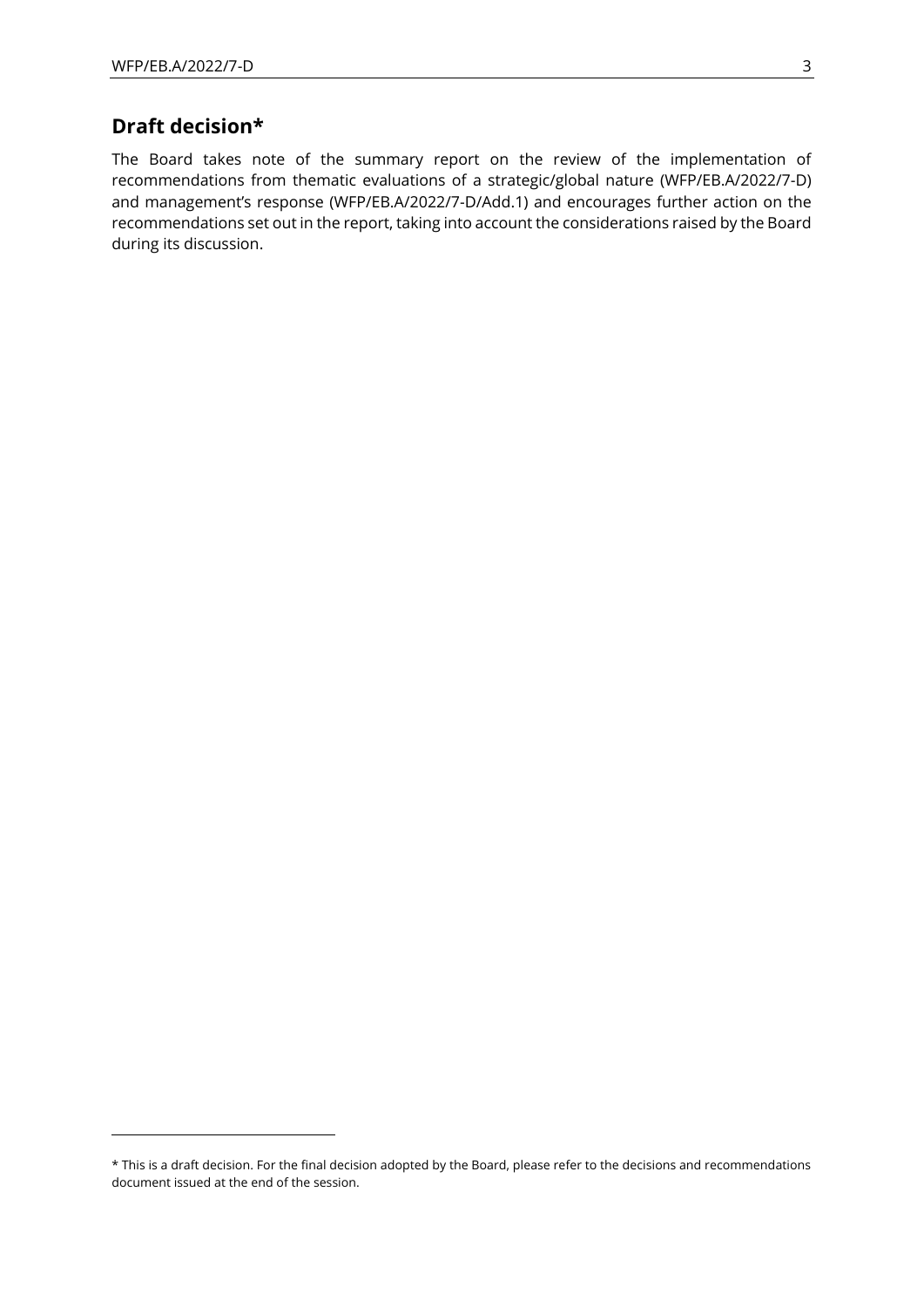## **1. Introduction**

## **1.1 Background**

- 1. The use of evaluations is high on the agenda of WFP's evaluation function, prompting the commissioning of this review of the implementation of recommendations from global evaluations. The review covers global evaluations that were published between 2016 and 30 June 2020.
- 2. In 2016 the Executive Board approved the WFP evaluation policy for 2016–2021,<sup>1</sup> which is based on norms, standards and guidance issued by the United Nations Evaluation Group. All evaluations are subject to WFP's evaluation quality assurance system and to independent post hoc quality assessment. Based on the evaluation quality assurance system, the formulation of recommendations for centralized evaluations is guided by a technical note<sup>2</sup> issued by the Office of Evaluation (OEV).
- 3. The Corporate Planning and Performance Division coordinates the compilation and finalization of the management response matrix for centralized evaluations.<sup>3</sup> The Corporate Planning and Performance Division reports to the Executive Board on management's followup to centralized and decentralized evaluation recommendations and, for centralized evaluations, is responsible for tracking actions and responses in order to determine their implementation status. The process for responding to evaluation recommendations, including roles and responsibilities, has recently been revised in WFP's risk and recommendation tracking tool, R2, which was launched in January 2021. The Corporate Planning and Performance Division has also revamped its annual report to the Board on recommendation follow-up and created a dashboard that allows all staff to obtain live updates on the status of implementation of any evaluation recommendation.

### **1.2 Objectives and scope**

- 4. In accordance with its terms of reference, this review aims to promote the use of evaluation evidence for learning and accountability purposes throughout WFP and to highlight areas where further action is recommended in order to maximize WFP's achievement of its mission. It is also expected to serve as a learning instrument for OEV that could help improve the formulation of evaluation recommendations.
- 5. Seven policy evaluations and three strategy evaluations were included in the review.

<sup>1</sup> ["Evaluation Policy \(2016−2021\)"](https://documents.wfp.org/stellent/groups/public/documents/eb/wfp277482.pdf) (WFP/EB.2/2015/4-A/Rev.1).

<sup>2</sup> WFP Office of Evaluation. 2020. *Technical Note: Quality of Evaluation Recommendations*.

<sup>3</sup> WFP. 2018. *[Standard operating procedures for management responses to centralized evaluations.](https://docs.wfp.org/api/documents/WFP-0000074368/download/)*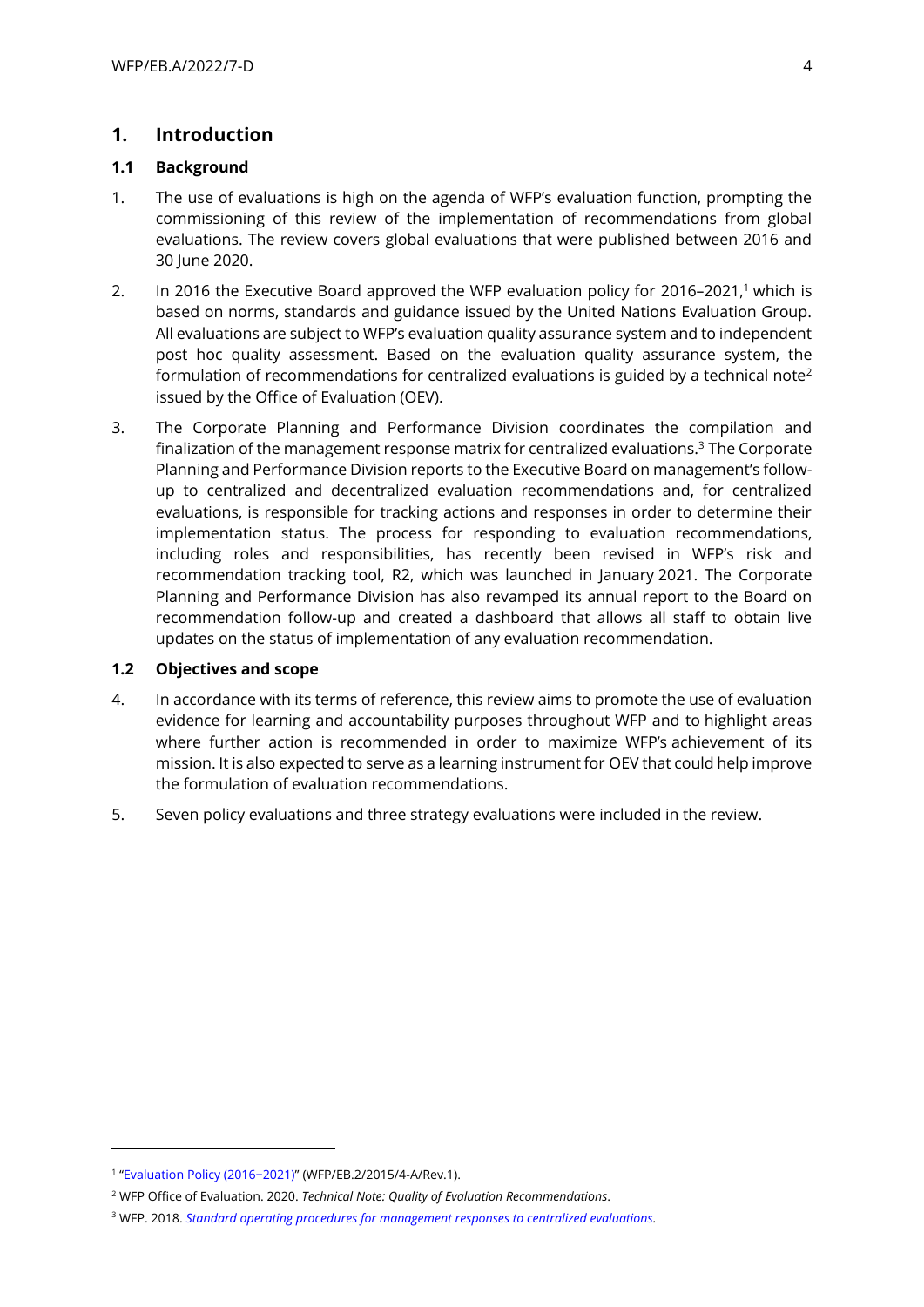|     | <b>TABLE 1: EVALUATIONS INCLUDED IN THE REVIEW</b> |                                                                                                           |  |  |  |  |  |  |
|-----|----------------------------------------------------|-----------------------------------------------------------------------------------------------------------|--|--|--|--|--|--|
| #   | <b>Category</b>                                    | Title and year of the evaluation report                                                                   |  |  |  |  |  |  |
| 1.  | Strategic                                          | Strategic Evaluation of Funding WFP's Work, 2020                                                          |  |  |  |  |  |  |
| 2.  | Policy                                             | Evaluation of the Gender Policy (2015-2020), 2020                                                         |  |  |  |  |  |  |
| 3.  | Policy                                             | Evaluation of the WFP People Strategy (2014-2017), 2020                                                   |  |  |  |  |  |  |
| 4.  | Policy                                             | Evaluation of the Update of WFP's Safety Nets Policy, 2019                                                |  |  |  |  |  |  |
| 5.  | Strategic                                          | Strategic Evaluation of WFP Support for Enhanced Resilience, 2019                                         |  |  |  |  |  |  |
| 6.  | Strategic                                          | <b>Strategic Evaluation of the Pilot Country Strategic Plans, 2018</b>                                    |  |  |  |  |  |  |
| 7.  | Policy                                             | Evaluation of the WFP Humanitarian Protection Policy, 2018                                                |  |  |  |  |  |  |
| 8.  | Policy                                             | Evaluation of WFP Policies on Humanitarian Principles and Access in<br><b>Humanitarian Contexts, 2018</b> |  |  |  |  |  |  |
| 9.  | Policy                                             | Policy Evaluation: WFP Corporate Partnership Strategy (2014-2017), 2017                                   |  |  |  |  |  |  |
| 10. | Policy                                             | Policy Evaluation: WFP Policy on Capacity Development: An Update on<br>Implementation (2009), 2017        |  |  |  |  |  |  |

6. The main outputs of the review are ten individual reports on the recommendations and management responses of each of the evaluations in addition to this synthesis report, which analyses the findings and lessons generated by each of the ten reviews. It is intended to strengthen accountability to the Executive Board by highlighting areas of strategic importance where there are gaps in the implementation of recommendations. It also offers feedback that can be used to improve the guidance provided to evaluation teams about the formulation of recommendations based on the experience emerging from global evaluations over the past five years.

### **1.3 Methodology and limitations**

- 7. The findings are based on a systematic content analysis of internal documents and the transcripts of key informant interviews with WFP managers and staff responsible for the implementation of actions agreed in response to recommendations. This primarily qualitative methodology was augmented with semi-quantitative methods such as the scoring of the actionability of agreed actions in management responses and the tabulation of progress made in implementing agreed actions.
- 8. The main limitation of this methodology is the exclusive use of internal data. Information about implementation progress, for instance, was only collected in interviews and R2 action updates from stakeholders who were themselves responsible for implementation. The inherent bias in this approach could not be avoided. It was, to some extent, mitigated by the collection of documented evidence of progress such as strategies, frameworks and guidelines that had been developed.
- 9. Some of the results reported by focal points could be validated through interviews with senior management staff covering the thematic areas of most evaluations; written feedback on the draft report on each evaluation review from WFP management and OEV evaluation managers provided additional validation. The draft synthesis report was also presented and discussed at a stakeholder workshop.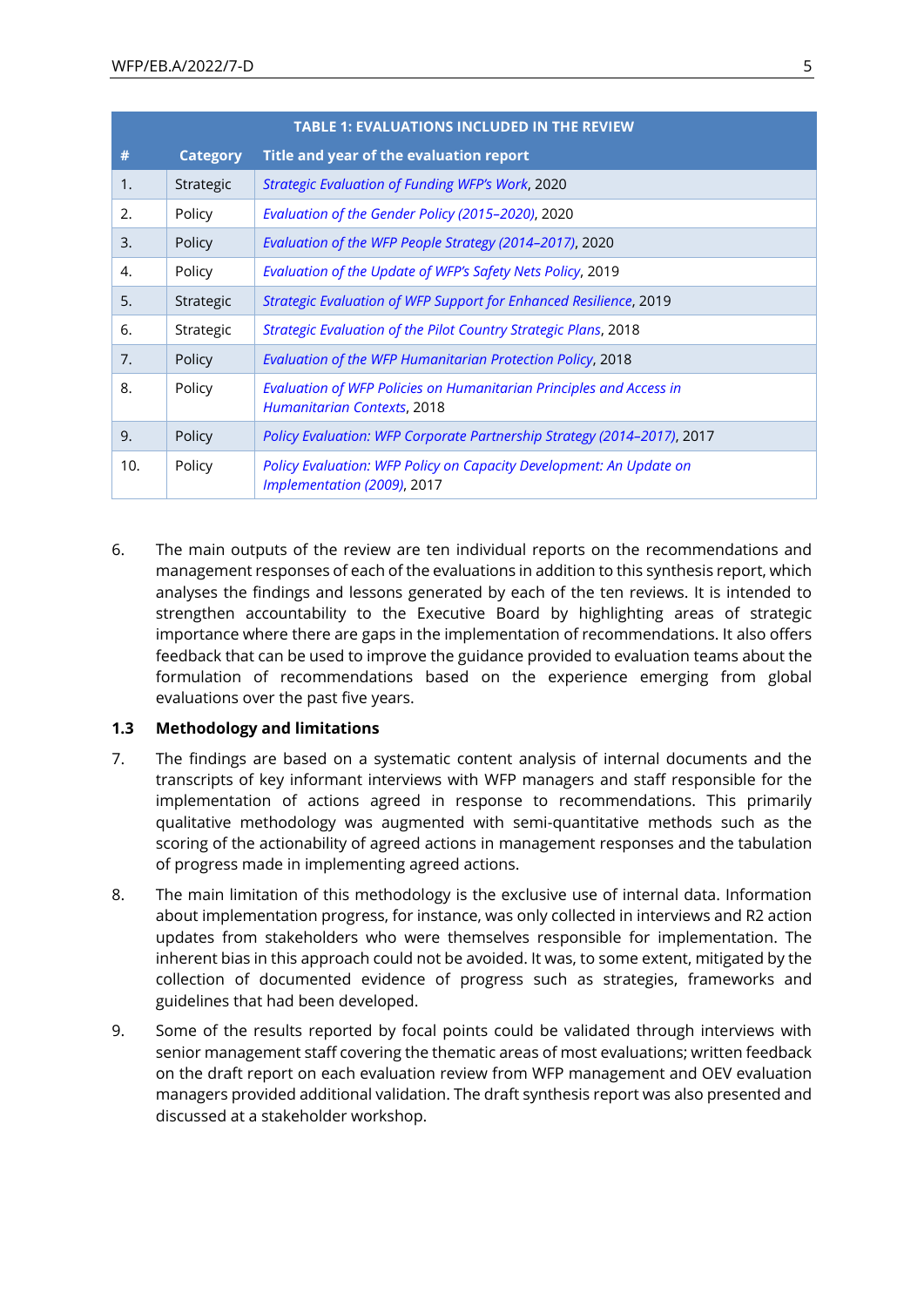## **2. Synthesis findings**

## **2.1 Level of agreement with the evaluation recommendations and relevance of planned actions for addressing them**

#### *2.1.1 Agreement with recommendations*

#### **Key findings**

F1 – Management agreed or partially agreed with all 65 recommendations of the ten evaluations. The high level of agreement is due to high levels of staff engagement during formulation, OEV's close involvement in that process and a perception among staff, based on experience with audits, that disagreeing with a recommendation can involve complex processes.

F2 – The reasons that there was only partial agreement with 11 recommendations of six evaluations were that the recommendations did not match WFP's policies or pragmatic nature; did not consider financial or human resource constraints; or went beyond the action needed to address the acknowledged findings.

10. Management agreed with the 65 recommendations resulting from the 10 evaluations but only partially agreed with 11 recommendations in six evaluations. In three of these evaluations <sup>4</sup> partial agreement was indicated at the level of main recommendations and only the narrative response provided information about which part of the recommendation, or which sub-recommendation, management disagreed with. In the remaining three,<sup>5</sup> agreement or partial agreement was signalled in bulleted responses to sub-recommendations, although in these cases partial agreement with a sub-recommendation could also mean a *de facto* disagreement.

| TABLE 2: LEVEL OF MANAGEMENT AGREEMENT WITH EVALUATION RECOMMENDATIONS |                        |                |                  |  |  |  |  |
|------------------------------------------------------------------------|------------------------|----------------|------------------|--|--|--|--|
| Evaluation of                                                          | <b>Recommendations</b> |                |                  |  |  |  |  |
|                                                                        | <b>Total</b>           | <b>Agreed</b>  | <b>Partially</b> |  |  |  |  |
| Policy on capacity development (2017)                                  | 6                      | 3              | 3                |  |  |  |  |
| Corporate partnership strategy (2017)                                  | 6                      | 4              | $\mathcal{P}$    |  |  |  |  |
| Policies on humanitarian principles and access (2018)                  | 8                      | 5              | 3                |  |  |  |  |
| Humanitarian protection policy (2018)                                  | 6                      | 5              |                  |  |  |  |  |
| Pilot country strategic plans (2018)                                   | 5                      | $\overline{4}$ |                  |  |  |  |  |
| Support for enhanced resilience (2019)                                 | 7                      | 6              |                  |  |  |  |  |
| Safety nets policy (2019)                                              | 5                      | 5              | 0                |  |  |  |  |
| People strategy (2014-2017) (2020)                                     | 6                      | 6              | O                |  |  |  |  |
| Gender policy (2020)                                                   | 8                      | 8              | O                |  |  |  |  |
| Funding of WFP's work (2020)                                           | 8                      | 8              | O                |  |  |  |  |
| <b>Total</b>                                                           | 65                     | 54             | 11               |  |  |  |  |

<sup>&</sup>lt;sup>4</sup> On partnerships, the humanitarian principles and humanitarian protection policy.

<sup>&</sup>lt;sup>5</sup> On capacity development, pilot country strategic plans and resilience.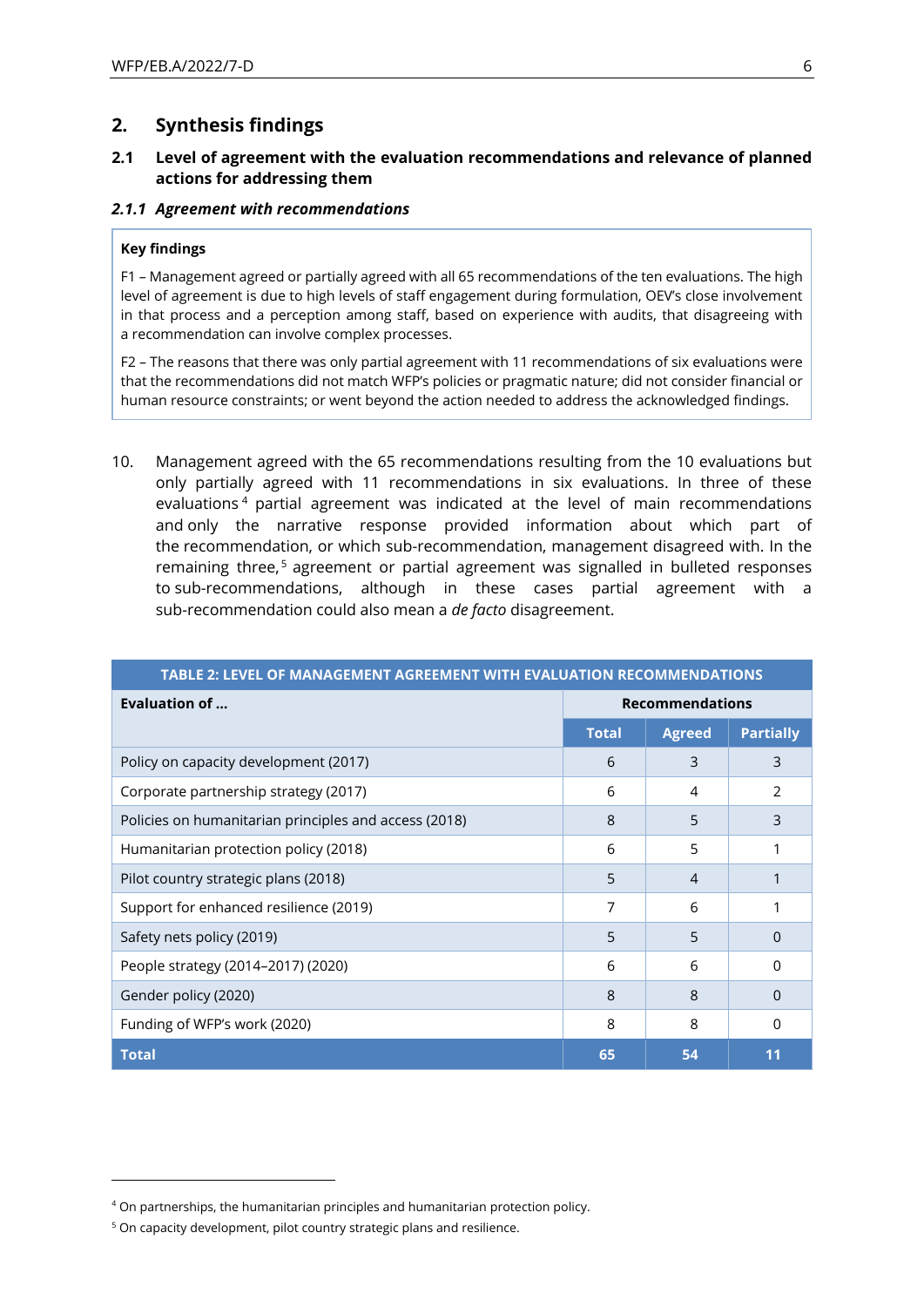- 11. In interviews with senior managers, the high level of management agreement with recommendations – which amounted to 83 percent of all recommendations and most sub-recommendations of the remaining 17 percent – was explained by three factors: WFP staff and evaluation teams were engaged in consultations during the evaluations and the formulation of recommendations; the process of formulating the recommendations was closely managed by OEV, possibly too closely; and managers might have been reluctant to disagreement explicitly because of experience with the complex processes that are triggered by disagreement with audit findings.
- 12. The sub-recommendations to which management only partially agreed, or in some cases *de facto* disagreed, were in all cases recommendations that involved actions with implications for timing, funding or other practical aspects of implementation, as opposed to strategic approach. Thus, they were not fully agreed to because of the following:
	- i) **The recommended action contradicted WFP policies**. For example, the evaluation of WFP's policies on humanitarian principles and access recommended that WFP should rely more strongly on its own transport assets in environments where there are risks of non-compliance with humanitarian principles. Management responded that WFP pursued a policy of relying on the local economy and capacity for its transport operations.
	- ii) **The recommended action did not sufficiently consider financial and human resource constraints.** For example, the evaluation of the policy on capacity development recommended the designation of a focal point for capacity strengthening for each country office and regional bureau. Management replied that efforts to enhance the capacity strengthening function in country offices and regional bureaux needed to take resourcing levels and current portfolios into account. Another example concerns the recommendation that partnership action plans be made mandatory components of country strategic plans (CSPs). While management embraced partnerships, it wanted to avoid a top-down approach that risked overburdening regional and country offices.
	- iii) **The recommendation went too far in addressing an acknowledged finding.** For example, the evaluation of the humanitarian protection policy recommended a revision of the information management system in order to strengthen WFP's analysis of contexts and protection issues. Management agreed that the analysis required improvement but argued that this could be achieved by strengthening current systems rather than revising them.
	- iv) **The recommendation did not match the pragmatic nature of the organization.**  For example, the evaluation of the corporate partnership strategy recommended that management revise existing partnership agreements. Management argued that this was not needed because it was preferable to formalize partnerships on an as-needed basis in order to remain flexible and cost-efficient.

### *2.1.2 Management response: relevance and actionability*

#### **Key findings**

F3 – The actionability of the management response actions, including their relevance, measurability, assignability and time boundness, varied among evaluations. According to the scoring system applied by this review, the management responses for five of the ten evaluations met the full criteria for actionability. Management responses most frequently scored low when instead of defining an action they described current WFP practice or did not fully address the recommendation.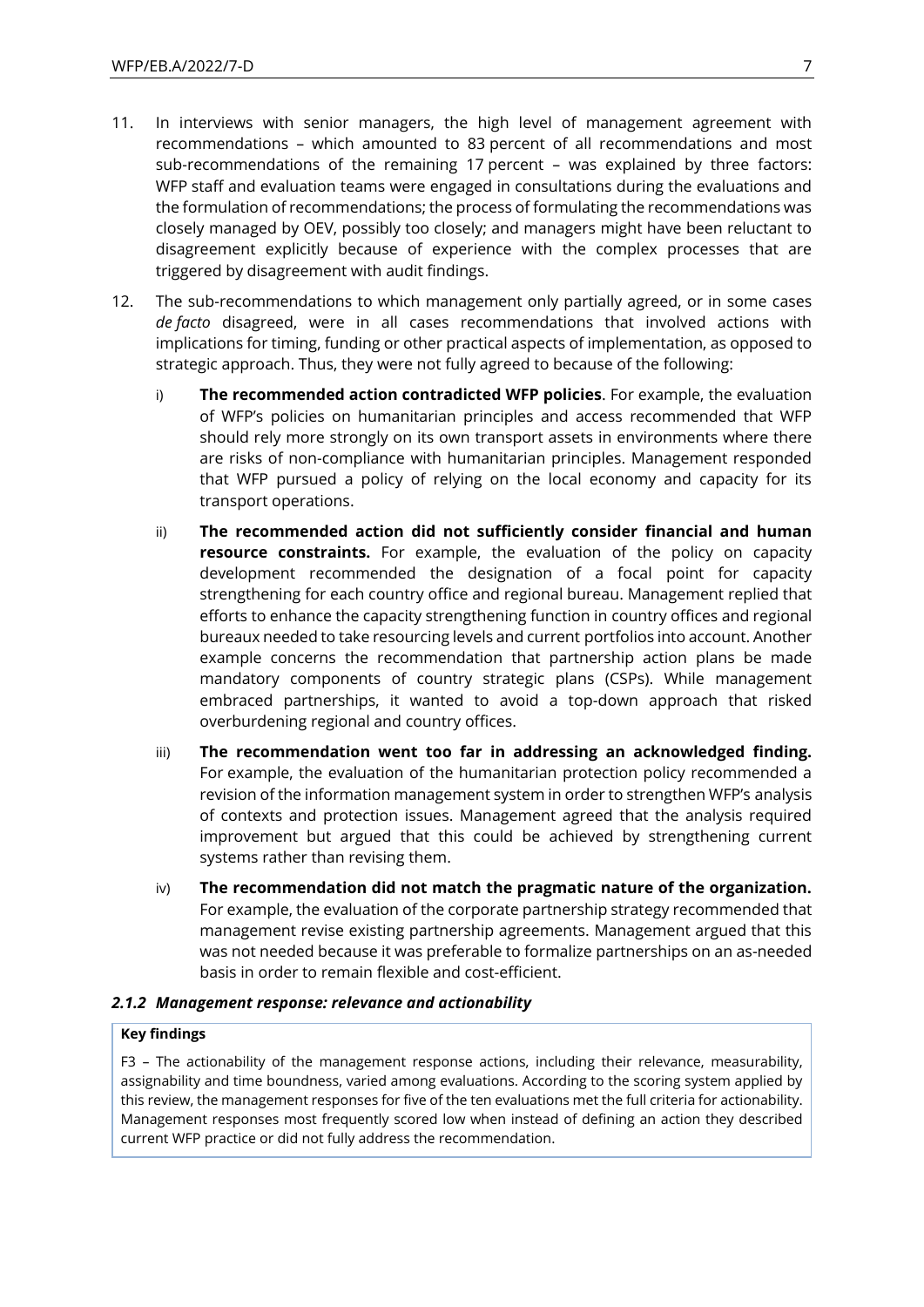- 13. This section assesses the extent to which WFP management adequately addresses the recommendations and the extent to which a management response can be considered actionable. Most evaluations formulated detailed actionable recommendations supported with evidence-based findings. Implementers considered them useful and followed them in planning, prioritizing and developing responsive actions. However, this relevance and actionability was sometimes lost in the agreed actions of the management response, which therefore did not contribute much to guiding implementation.
- 14. The relevance of a management response denotes the extent to which it addresses or is aligned with the recommendation. For example, the review team asked whether all elements of the recommendation were included in the management response and, if not, whether the response explained any omission. Relevance is reflected in the parameter "specificity" in the actionability score (see below). Some management responses addressed recommendations without defining actions, while others defined actions that did not fully or directly address the recommendations. In some cases, the responses raised the question of whether management actually agreed with the recommendations.
- 15. Several action statements in management responses were descriptions of what WFP was doing or had already done to address issues raised in the recommendation rather than agreements on actions to be taken. While useful for clarification, they did not constitute actionable responses. They were, nevertheless, entered into the R2 tracking system so that their implementation could be monitored.
- 16. Each of the 135 pairs of recommendations and responsive actions was independently reviewed by two team members and scored for the actionability of the response according to four weighted criteria:<sup>6</sup>
	- i) Specificity: Does the response define actions that adequately address the recommendation? (weight: 50 percent)
	- ii) Measurability: Can the results of the actions be verified? (weight: 15 percent)
	- iii) Assignability: Is the responsibility for implementing the actions clearly assigned? (weight: 25 percent)
	- iv) Time boundness: Do actions have a clear timeline for implementation? (weight: 10 percent)
- 17. A maximum score of 4 was assigned if the response surpassed the criterion and a score of 3 if it fully met the criterion. The weighted averages achieved by each action statement were averaged across all management responses of each evaluation and converted into percentages whereby an average of 3 (75 percent of the maximum score) indicated that management had responded to the evaluation with responses that were, on average, fully actionable. Higher scores indicated that the responses surpassed expectations.

<sup>6</sup> Because the assessment was based on Executive Board documents, the total number of actions identified was not identical to the number of actions listed in the R2 tracking system.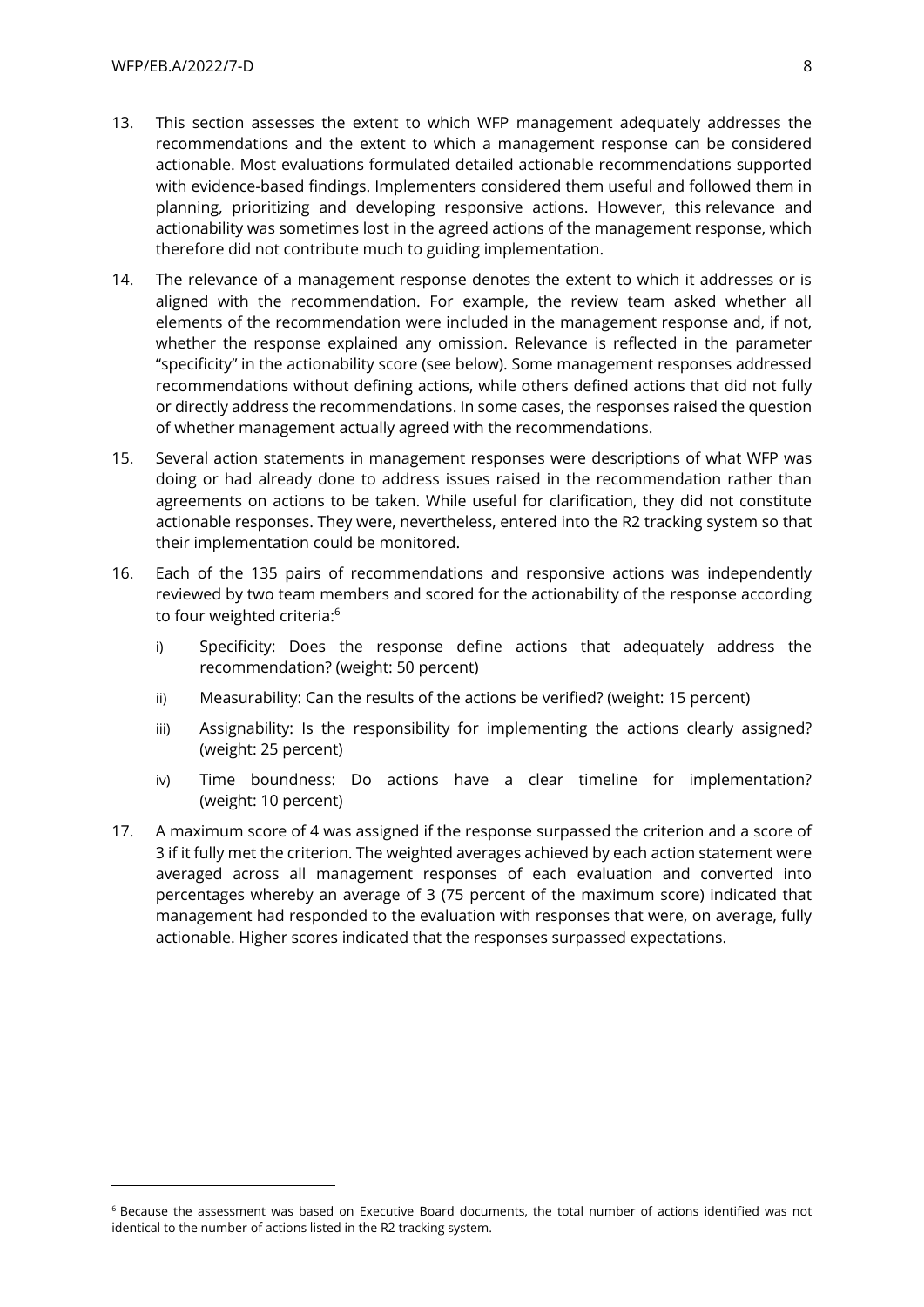| <b>TABLE 3: MANAGEMENT RESPONSE ACTIONABILITY SCORES</b> |                             |                                    |  |  |  |  |  |  |
|----------------------------------------------------------|-----------------------------|------------------------------------|--|--|--|--|--|--|
| <b>Evaluation</b>                                        | Number of<br>actions scored | <b>Mean actionability</b><br>score |  |  |  |  |  |  |
| Corporate partnership strategy (2017)                    | 4                           | 84%                                |  |  |  |  |  |  |
| Safety nets policy (2019)                                | 5                           | 96%                                |  |  |  |  |  |  |
| Humanitarian protection policy (2018)                    | 5                           | 79%                                |  |  |  |  |  |  |
| Funding of WFP's work (2020)                             | 26                          | 76%                                |  |  |  |  |  |  |
| Gender policy (2020)                                     | 30                          | 76%                                |  |  |  |  |  |  |
| Pilot country strategic plans (2018)                     | 26                          | 70%                                |  |  |  |  |  |  |
| Support for enhanced resilience (2019)                   | 21                          | 63%                                |  |  |  |  |  |  |
| People strategy (2014-2017) (2020)                       | 6                           | 63%                                |  |  |  |  |  |  |
| Policies on humanitarian principles and access (2018)    | 6                           | 61%                                |  |  |  |  |  |  |
| Policy on capacity development (2017)                    | 6                           | 59%                                |  |  |  |  |  |  |
| <b>Average of averages</b>                               | 72%                         |                                    |  |  |  |  |  |  |

18. According to this scoring system, the management responses for five evaluations met or surpassed the full criteria for actionability. Overall, the management responses to the recommendations of the ten evaluations grouped around the target score for actionability of 75 percent (mean score of 3) and were moderately skewed towards those that did not quite reach it.

## **Figure 1: Distribution of average management response actionability scores by evaluation around 75 percent target**



19. Management response statements most frequently scored low in terms of actionability when, rather than defining an action, they described current WFP practice. Some management response statements scored low on actionability because they were themselves formulated as recommendations and not as actions.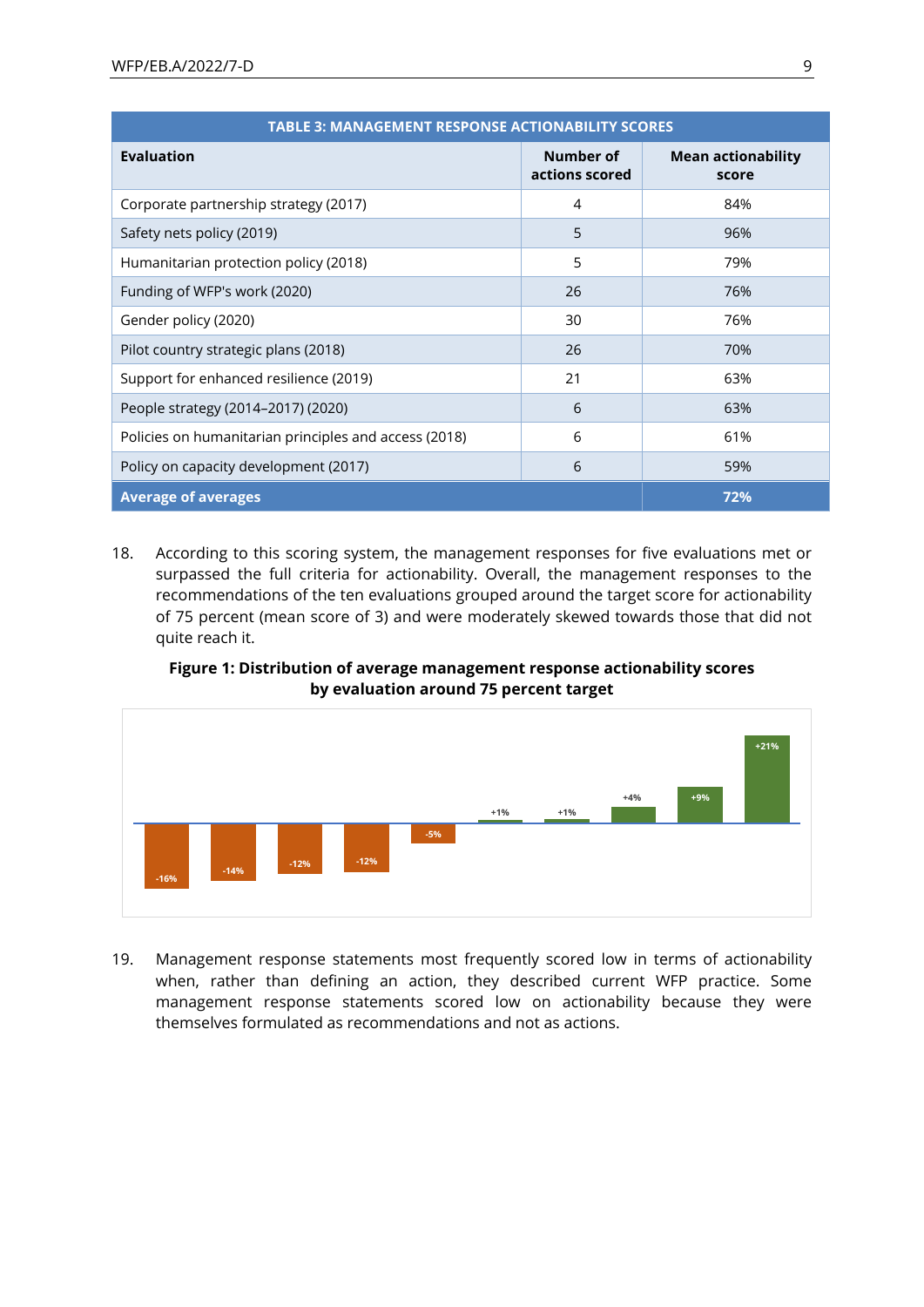## **2.2 Level of implementation of recommendations, results and perceived utility**

### **Key findings**

F4 – Among actions that had been closed in R2, full implementation could not be confirmed for about one third although progress and partial implementation was noted for most. The level of implementation of recently formulated actions was low.

F5 – All interviewed implementation focal points confirmed that the findings and recommendations of the evaluations were useful in guiding their work or making it more visible within WFP. Several stated that they used the recommendations rather than the management responses to guide their actions.

F6 – The methodology of the assessment could not generate objectively verifiable findings of the results achieved because the primary source of data was the information provided by those who were in charge of implementing the actions.

## *2.2.1 Progress on actions*

- 20. The review team examined progress in the implementation of 156 actions listed in R2. This is not the same as assessing the level of implementation of recommendations because some management responses did not fully agree with or fully address the recommendation (see section 2.1). Among the 156 actions in R2, 99 (63 percent) were marked as "implemented" and 57 were classed as "ongoing" or "open".
	- $\triangleright$  Only 61 of the 99 actions marked as implemented in R2 were confirmed in interviews as having been fully implemented; 23 of them were described as partially implemented.
	- $\triangleright$  Among the 57 actions marked as ongoing or open in R2, 45 (79 percent) were actions formulated in response to the four most recent evaluations, which were published in 2019 and 2020.<sup>7</sup>
- 21. Progress on actions, as assessed by the review team, is presented in table 4.

| <b>TABLE 4: PROGRESS ON IMPLEMENTATION AGAINST R2 STATUS REPORTS</b> |                |                            |                            |                 |                        |                         |              |                         |             |            |                |
|----------------------------------------------------------------------|----------------|----------------------------|----------------------------|-----------------|------------------------|-------------------------|--------------|-------------------------|-------------|------------|----------------|
|                                                                      | <b>Funding</b> | Humanitarian<br>principles | Humanitarian<br>protection | People strategy | Pilot CSP <sub>S</sub> | Partnership<br>strategy | Gender       | development<br>Capacity | Safety nets | Resilience | <b>Total</b>   |
| <b>Action implemented</b><br>(R2)                                    | 12             | 20                         | $6\phantom{1}$             | $\overline{2}$  | 33                     | 6                       | $\mathbf{0}$ | 6                       | 1           | 13         | 99             |
| Implemented                                                          | 8              | 8                          | $\overline{2}$             | 1               | 24                     | $\overline{4}$          |              | $\overline{4}$          | 1           | 9          | 61             |
| Partially implemented*                                               | 4              | 5                          | $\overline{4}$             | 1               | 3                      | 1                       |              | $\overline{2}$          |             | 3          | 23             |
| Ongoing action*                                                      |                | 3                          |                            |                 | $\overline{2}$         |                         |              |                         |             |            | $\overline{5}$ |
| Not implemented                                                      |                |                            |                            |                 | $\overline{2}$         | 1                       |              |                         |             |            | $\overline{3}$ |
| No longer relevant                                                   |                |                            |                            |                 | $\overline{2}$         |                         |              |                         |             |            | $\overline{2}$ |
| Could not be assessed                                                |                | $\overline{4}$             |                            |                 |                        |                         |              |                         |             | 1          | 5              |

 $7$  On gender, funding, the people strategy and safety nets.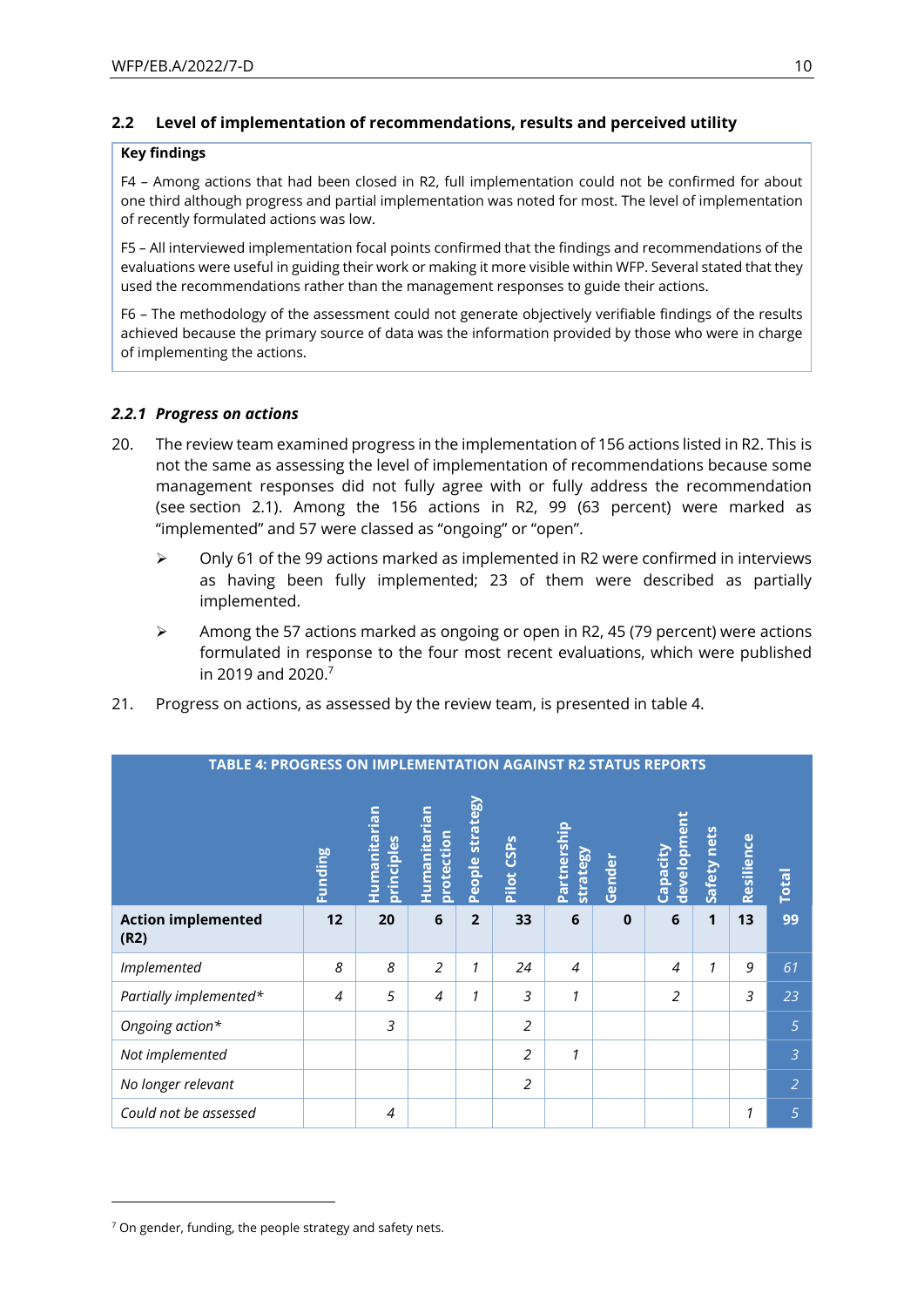| <b>TABLE 4: PROGRESS ON IMPLEMENTATION AGAINST R2 STATUS REPORTS</b> |                |                            |                            |                 |                        |                                |                |                         |                          |            |                |
|----------------------------------------------------------------------|----------------|----------------------------|----------------------------|-----------------|------------------------|--------------------------------|----------------|-------------------------|--------------------------|------------|----------------|
|                                                                      | <b>Funding</b> | Humanitarian<br>principles | Humanitarian<br>protection | People strategy | Pilot CSP <sub>S</sub> | Partnership<br><b>strategy</b> | Gender         | development<br>Capacity | Safety nets              | Resilience | <b>Total</b>   |
| <b>Action open or ongoing</b><br>(R2)                                | 13             | 5                          | $\mathbf{0}$               | $\overline{7}$  | 1                      | $\bf{0}$                       | 21             | $\mathbf 0$             | 4                        | 6          | 57             |
| Ongoing/progress noted                                               | 13             | 3                          |                            | $\overline{2}$  | 1                      |                                | 1              |                         |                          |            | 20             |
| Implemented                                                          |                | 1                          |                            | $\overline{2}$  |                        |                                | 4              |                         |                          | 4          | 11             |
| Partially implemented                                                |                |                            |                            | $\overline{2}$  |                        |                                | 8              |                         | $\overline{\mathcal{A}}$ | 1          | 15             |
| Not implemented/<br>not started                                      |                |                            |                            | 1               |                        |                                | 6              |                         |                          | 1          | $\overline{8}$ |
| Could not be assessed                                                |                | 1                          |                            |                 |                        |                                | $\overline{2}$ |                         |                          |            | $\overline{3}$ |
| <b>Total actions</b>                                                 | 25             | 25                         | 6                          | 9               | 34                     | 6                              | 21             | 6                       | 5                        | 19         | 156            |

\* Partially implemented actions are those for which completion can be clearly defined (e.g. the adoption of a new policy) but which have not yet been completed. Ongoing actions relate to processes that are implemented over a long period of time (e.g., the alignment of CSPs with United Nations sustainable development cooperation framework cycles) and that are in the process of being implemented but for which it is not possible to specify a date of completion.

- 22. It is not entirely clear why almost one third of actions marked as closed in R2 (version of March 2021) had not been fully implemented by November 2021.<sup>8</sup> In interviews, two main reasons were given for the failure to complete actions within the timeframe and the ending of implementation monitoring, including prematurely:
	- $\triangleright$  The action described an ongoing management process rather than a distinct action. This may primarily be an issue of how the action was formulated.
	- $\triangleright$  The recommendations and the agreed actions in the management responses were not properly sequenced. Some actions could only be initiated after others were completed.
- 23. Progress related to some recommendations could not be assessed in interviews with stakeholders because the management responses were not sufficiently actionable.

## *2.2.2 Results and perceived utility*

24. Overall, the stakeholders who were leading management response implementation stated that the findings and recommendations, and to a lesser extent the management responses themselves, were very useful either for guiding their actions – for instance in the development of new policies – or for generating Board support for actions that were already being taken. Examples cited were the evaluations of WFP's safety nets policy and the pilot CSPs, where programming had already advanced beyond the recommended actions but the evaluation findings and recommendations nonetheless provided assurance that the implementation of the Integrated Road Map was on the right course.

<sup>&</sup>lt;sup>8</sup> In its comments on the draft summary evaluation report, the Corporate Planning and Performance Division noted that the accuracy of implementation data should improve thanks to the introduction of the R2 system, clearer management accountabilities for action approval and more detailed guidance, including on various closure statuses.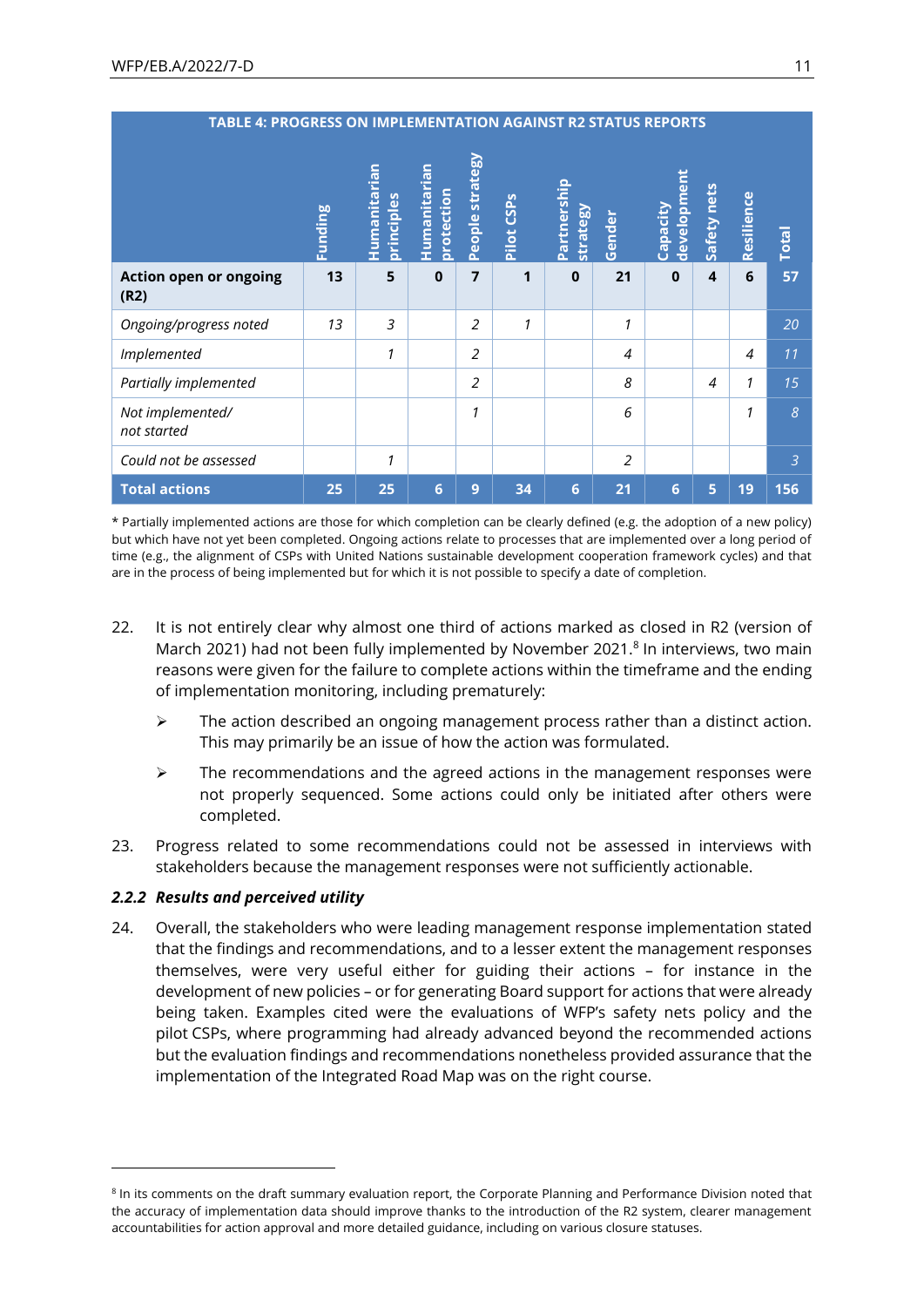- 25. Most stakeholders of other units or departments who were named as responsible for implementing associated actions – for instance fundraising, training or recruiting staff to support the implementation of a thematic recommendation – had little recollection of recommendations and were less likely to consider them useful. In part this was also explained by staff mobility: many of those interviewed had taken up their posts after the relevant evaluations were published and the management responses formulated.
- 26. Several respondents described the perceived results of implementing the recommendations. They included making WFP programmes more people centred and more firmly grounded in humanitarian principles; the increased mainstreaming of partnership principles; and the diversification of funding through organizational change. Results reported by those in charge of implementing actions are, however, not sufficient evidence for a robust assessment; assessing the results of the actions taken is therefore largely beyond the scope of this assessment.

### **2.3 Factors that enable or hinder the implementation of evaluation recommendations**

#### **Key findings**

F7 – Factors that enabled the implementation of recommendations include the overall flexibility of WFP, focused leadership on specific themes and commitment and collaboration across organizational entities. In addition, the quality of evaluations and recommendations that reinforce policies and ongoing processes help push activities forward.

F8 – Factors that hinder the implementation of recommendations are in large part related to human and financial resource constraints. These include limited availability of funds as a result of earmarking, short-term contributions and low donor appetite for funding staffing costs; and a lack of transparency and communication related to corporate prioritization and allocation decisions.

F9 – Recommendations from thematic evaluations on staffing, funding and other themes can be multiple and compartmentalized, lacking the necessary corporate perspective that takes into account competing priorities, the larger strategic and programmatic context and the financing model of the organization. This hinders implementation because it results in recommendations not being implemented to the extent indicated in management responses.

F10 – Also observed as factors hindering the implementation of recommendations are changes in roles, responsibilities and action ownership, including a lack of clarity therein, in relation to the need for better integration, coordination, workforce planning and accountability for the implementation of overarching programmes that span departments and divisions.

F11 – Country and regional level follow-up remain challenging when country offices and regional bureaux do not feel that they own the actions promised in management responses and are not involved in the formulation of recommendations and management responses, as noted in two of the reviews conducted.

F12 – Implementation of evaluation recommendations is sometimes affected by the understanding and interpretation of the recommendations by management, the response process and a lack of ownership of management responses.

F13 – Implementation can also be hindered by insufficient attention to critical pathways of actions.

27. The list of enabling and hindering factors is not exhaustive, and there may be other specific and unique reasons for the failure to fully implement an action promised in a management response.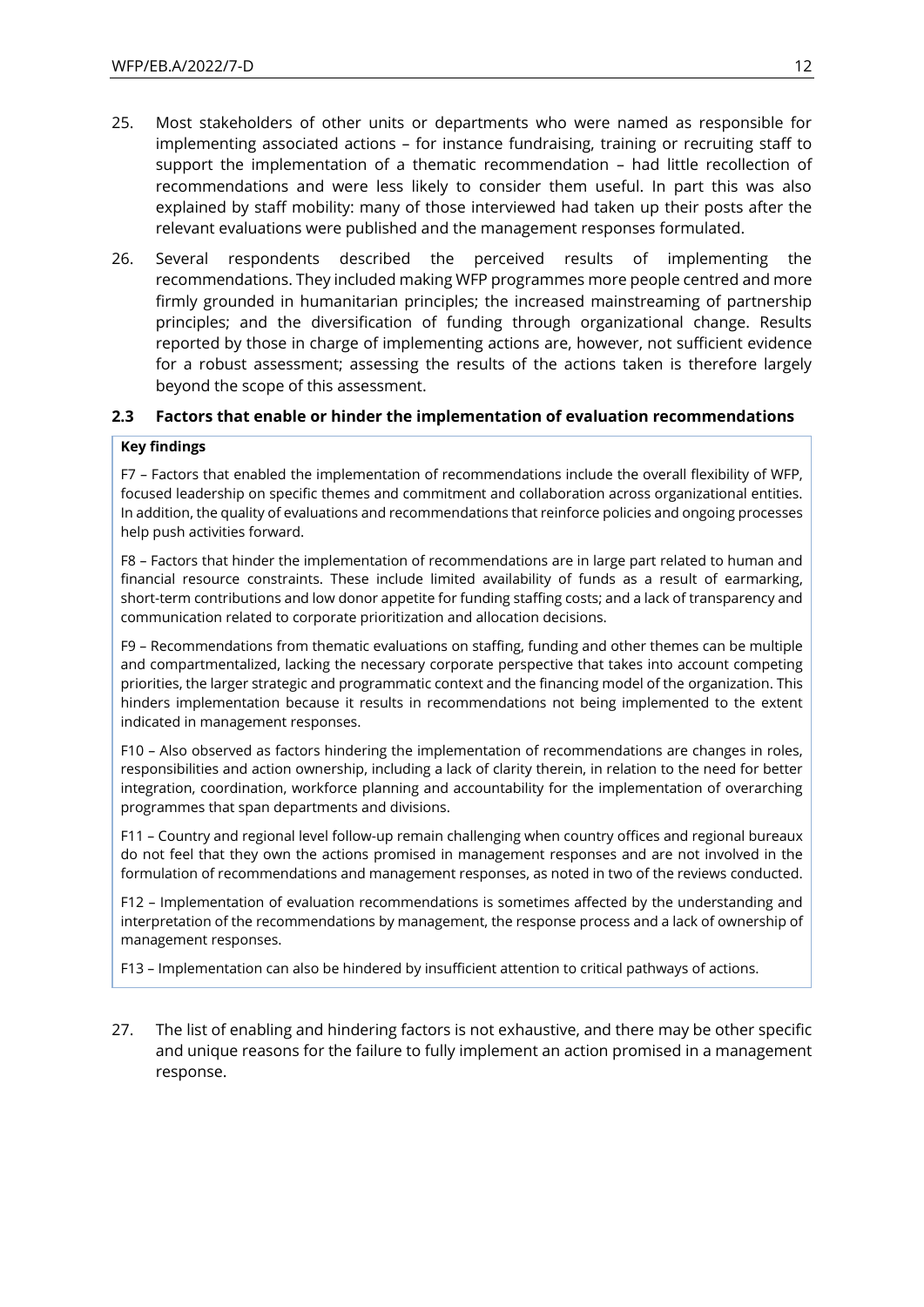

## **Figure 2: Common enabling and hindering factors**

#### *2.3.1 Common enabling factors*

- 28. **Versatility of the organization:** The flexibility and versatility of WFP and the voluntary nature of its funding motivate staff. The organization's agile approach in emergency responses "seeps through everything else we do" and creates a "can do" mentality.
- 29. **Leadership:** The importance of focused leadership in the implementation of evaluation recommendations was underlined by several informants, particularly in the context of two of the reviewed evaluations.<sup>9</sup> Although the importance of partnerships has been clear for more than a decade, interviewees valued efforts to anchor the partnership function within the organization and mainstream a partnership mindset, describing the recommendations as useful strategic guides for implementation. Other informants highlighted the recommendation to invest in the bottom up strategic budgeting exercise, which has resulted in better transparency and accountability for WFP in its resource allocation.
- 30. The **commitment and collaboration** of departments, divisions and units either directly or through overarching committees or working groups have facilitated implementation. Examples include the collaboration between the Programme Cycle Management Unit and the Gender Office on the mainstreaming of gender in CSP guidance; the cooperation between functional areas facilitated by the interdivisional steering committee on resilience and the team dedicated to implementing the related recommendations; and the development of the WFP strategy on support for social protection, which was possible thanks to strong commitment by the Social Protection Unit, high-level interest from various parts of WFP and strong demand from regional bureaux for an operational strategy.
- 31. **Evaluation quality and reinforcement of recommendations:** The quality and credibility of the evaluation team are enabling factors for good management responses and their effective follow-up. The evaluation function's approach to stakeholder involvement and interaction with the evaluation manager during the formulation of recommendations contributed to ownership of the recommendations and their follow-up.

#### *2.3.2 Common hindering factors*

32. **Human resource capacity and financial resource limitations** are the main factors constraining the implementation of recommendations. Management describes the limited availability of funding, which is also often earmarked and short term, and limited donor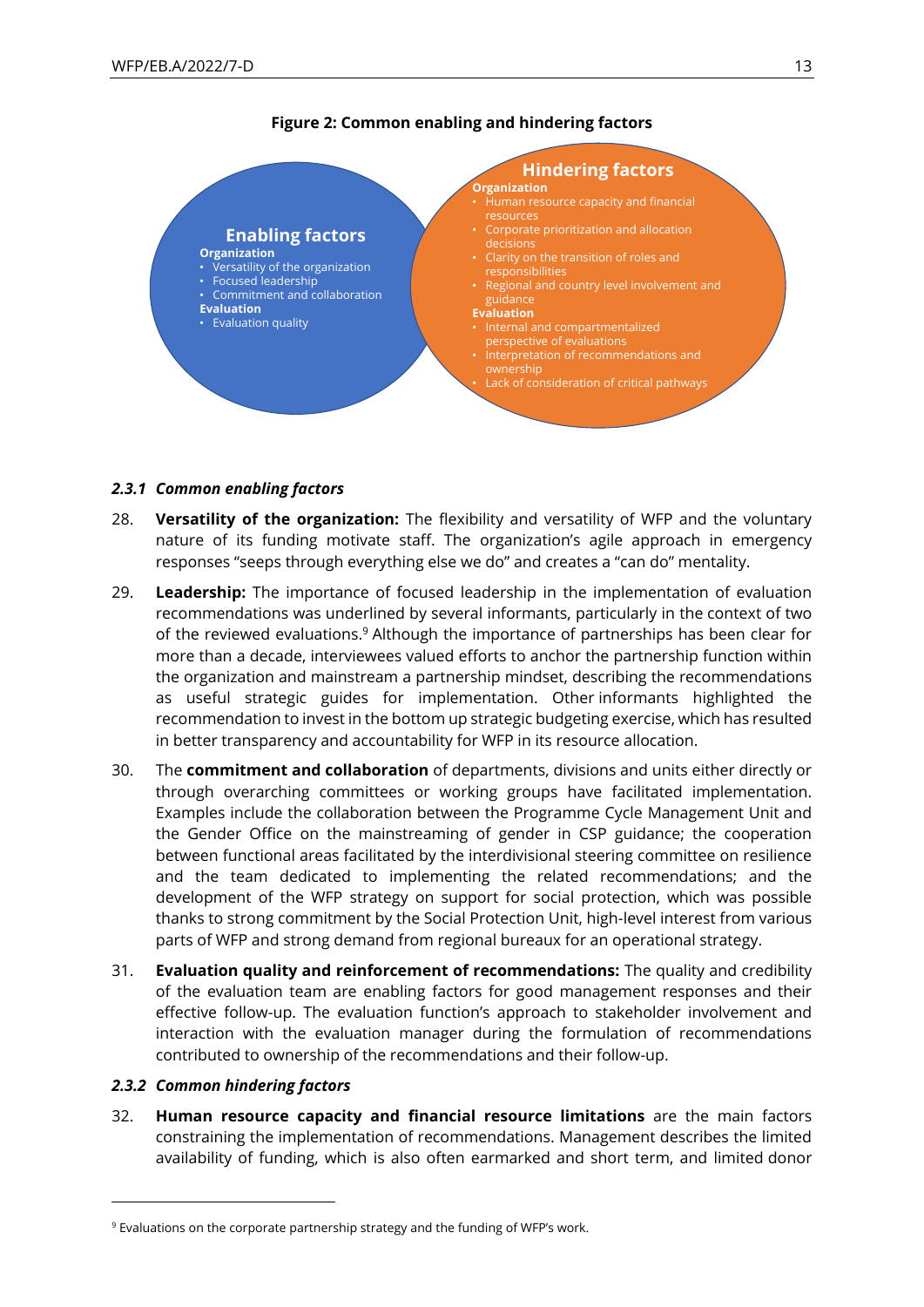appetite for funding staffing costs as having an impact on the implementation of recommendations by limiting the deployment of the necessary workforce or the allocation of funds needed for non-emergency programmes.

- 33. **Corporate prioritization and internal competition for allocations:** Given WFP's funding model, all activities would ideally be included in a prioritization process to increase transparency and improve performance monitoring and accountability. However, the prioritization procedures in place have tended to result in unpredictable and confusing resource allocations for units and divisions. The bottom up strategic budgeting exercise is currently being tested as a tool for strengthening the prioritization process and increasing transparency and is expected to address some of these challenges.<sup>10</sup>
- 34. **Internal and compartmentalized perspective of evaluations:** Thematic evaluations often have an inward focus and generate recommendations that are not sufficiently oriented towards WFP's corporate strategy and its many competing priorities; as a result they are sometimes not implemented to the level initially agreed upon. This applies to recommendations related to staff capacity and staffing levels and to competing funding priorities and the overall structure of available funds. For example, WFP has been working on funding diversification for more than ten years but is only now starting to achieve traction because more attention is being directed outwards, with WFP analysing the policies and priorities of individual donors and targeting its fundraising efforts accordingly.
- 35. **Lack of clarity on changes in roles and responsibilities:** Changes in roles and responsibilities are natural in a dynamic organization but a lack of clarity in this area has affected the implementation of recommendations and actions. The review noted that changes in the ownership of actions and a lack of clarity regarding roles and responsibilities for cross-cutting programmatic implementation across departments and divisions need to be addressed by strengthening integration, coordination, workforce planning and accountability. For example, cross-functional coordination and coherence were noted as a challenge in the implementation of recommendations from the evaluations on humanitarian protection, gender and the humanitarian principles.<sup>11</sup>
- 36. **Regional and country-level involvement and guidance:** The increased focus in recent years on delivering results in-country<sup>12</sup> calls for optimal guidance and participation at the country and regional levels. The reviews of the evaluations on resilience and safety nets uncovered good examples of regional and country-level involvement. However, follow-up remains a challenge when country offices and regional bureaux do not take ownership of the implementation of recommendations and when current staff were not involved in the formulation of recommendations and management responses. In addition, limited capacity at the country level to analyse gender issues also affects the commitment to increased gender-sensitive programming.
- 37. **Interpretation of recommendations:** The formulation of recommendations differed among the 10 reviewed evaluations and can influence the formulation of a management response and its implementation:
	- $\triangleright$  The number of recommendations in each evaluation varied between six and nine, all of them strategic. Several of the evaluations broke these recommendations down into sub- and sub-sub-recommendations, many of them highly operational such as a

<sup>10</sup> "[WFP management plan \(2022](https://executiveboard.wfp.org/document_download/WFP-0000132209)–2024)" (WFP/EB.2/2021/5-A/1/Rev.1).

<sup>&</sup>lt;sup>11</sup> Other examples relate to discrepancies between the assignment of responsibility for action in a management response and R2 and the person actually responsible for implementation.

<sup>12</sup> See Multilateral Organisation Performance Assessment Network. 2019. *[World Food Programme \(WFP\)](https://www.mopanonline.org/assessments/wfp2017-18/) 2017–18 [Performance Assessment.](https://www.mopanonline.org/assessments/wfp2017-18/)*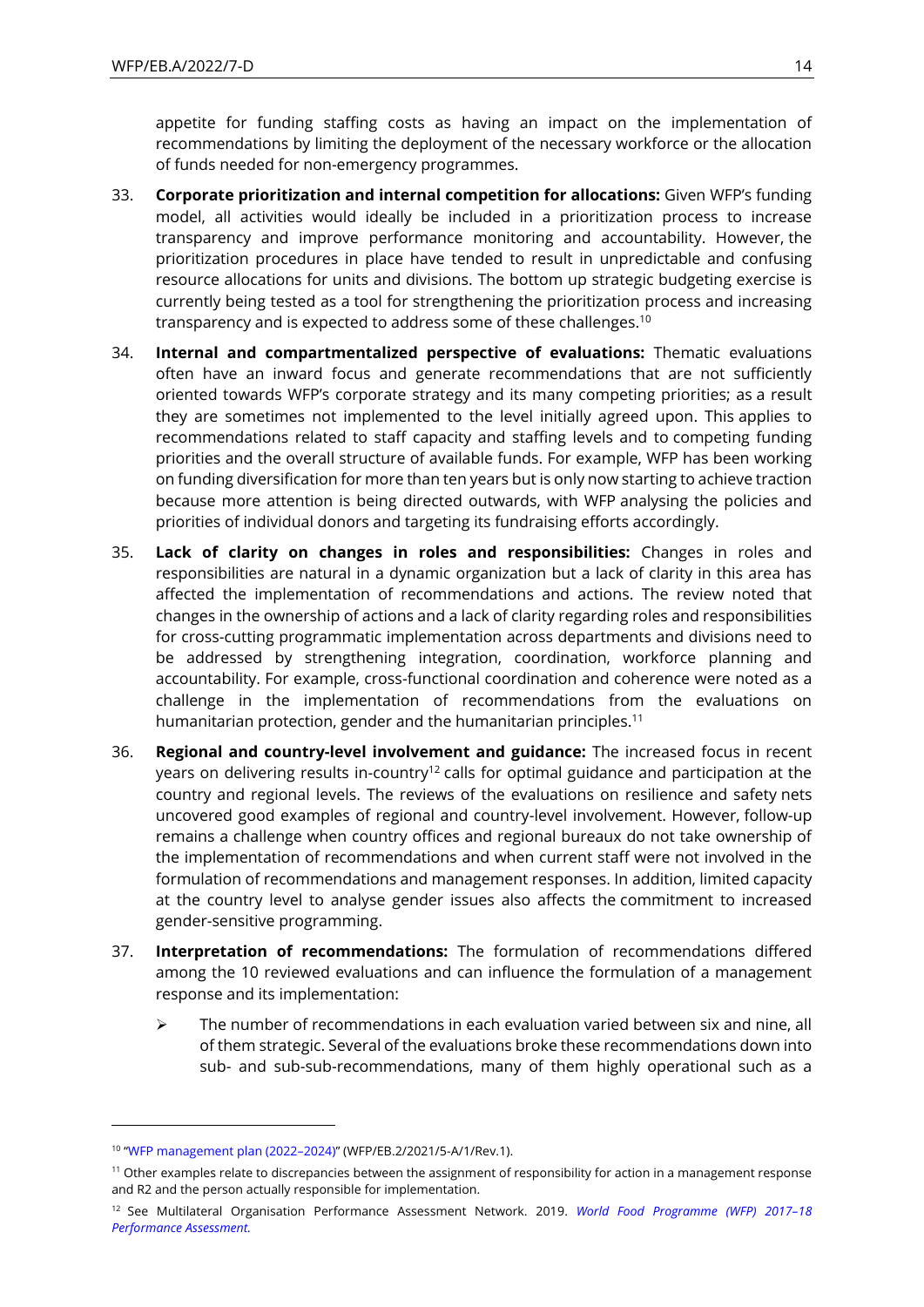recommendation to "keep staff workloads within acceptable limits" presented in the evaluation of the pilot CSPs.

- ➢ In some cases, management only responded to the high-level strategic recommendations; in others, management responded to each sub-sub-recommendation with a commitment to a distinct action for each.
- $\triangleright$  It is not always clear whether operational sub-recommendations are primarily illustrative of the strategic recommendation or whether they are themselves recommendations of actions to be taken; this causes confusion when it comes to implementation.
- $\triangleright$  In several instances, units were given the responsibility for implementing an action that was beyond their remit.
- 38. **Ownership of the management response:** The review of some evaluations indicated a lack of ownership of the commitments by management in response to recommendations as a hindering factor; this was not seen among the focal points in the unit leading the evaluations but among action owners in units that had no direct technical involvement in the thematic areas of the evaluations. There was apparently very wide engagement in discussions of the findings, conclusions and recommendations of evaluations; however, less time was given to formulating the management response in a participatory manner and with the involvement of future action owners. In addition, in some cases the managers and technical staff who had participated in consultative workshops had changed roles and the interviewed stakeholders had little recollection of any commitments to action made by their functional unit.
- 39. **Consideration of interdependencies:** Finally, an issue that hindered the timely implementation of agreed actions in response to several evaluations was insufficient attention to interdependent actions that could only be implemented after other actions had been completed and that therefore required later deadlines. The review identified deadlines for actions in various management responses that were unrealistic in this respect.

## **2.4 Key themes of strategic relevance that require further action**

### **Key findings**

F14 – The 65 recommendations of the 10 evaluations addressed 18 cross-cutting themes of strategic importance. The themes most frequently addressed were funding and human resources. As some actions remain outstanding under these themes, the review cannot draw conclusions about the actions taken with regard to some of the more systemic issues raised by the evaluations.

F15 – Many of the financial issues raised in 11 recommendations in 6 evaluations have been systematically covered by the evaluation of the funding of WFP's work. Outstanding issues relate to consolidated planning on development work, ongoing capacity building to improve services related to funding, timely and transparent internal resource allocation decisions, and efforts to mainstream the advance financing mechanisms so that they more systematically facilitate WFP operations.

F16 – The human resource issues raised by ten recommendations in seven evaluations should largely be addressed with the adoption of the WFP people policy and the WFP strategic plan for 2022–2025 in 2021. Inclusivity, gender equity and diversity are prominent aspects of the people policy. Recommended actions to strengthen staff skills and capacities are being implemented, as are workforce planning activities including reviews of contract modalities for technical staff. The people policy and the strategic plan are recent documents and implementation of actions that depend on them is still ongoing.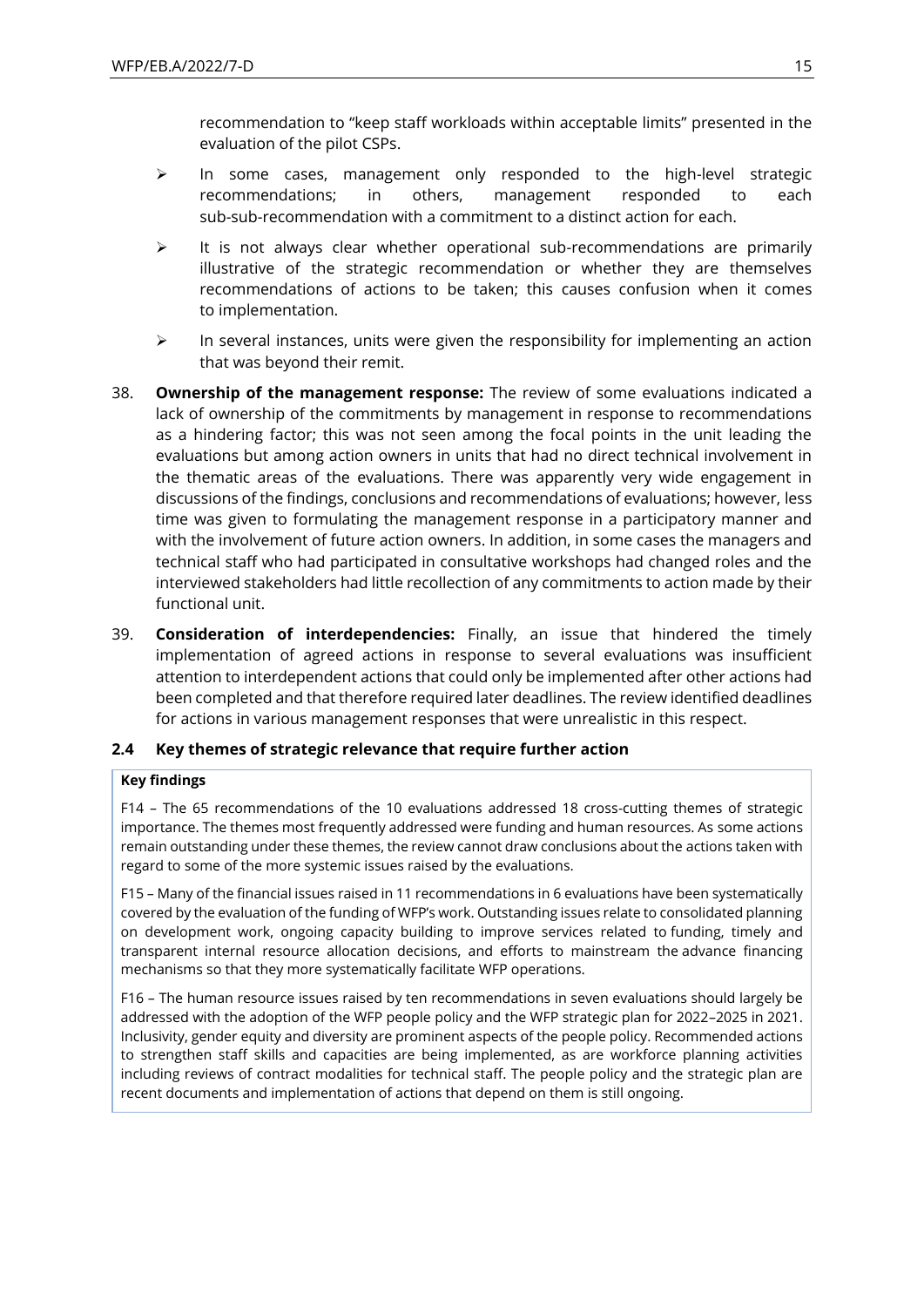40. To identify issues of strategic importance that are raised repeatedly in evaluations, the review team analysed the 65 recommendations made by the 10 evaluations and coded them according to the main theme they addressed using the compendium of 104 themes published by OEV.<sup>13</sup> In total, 18 themes were identified, 7 of them more than twice.

| TABLE 5: MOST FREQUENTLY ADDRESSED CROSS-CUTTING THEMES IN RECOMMENDATIONS |                   |  |  |  |  |
|----------------------------------------------------------------------------|-------------------|--|--|--|--|
| <b>Cross-cutting themes</b>                                                | # Recommendations |  |  |  |  |
| Funding                                                                    | 11                |  |  |  |  |
| Human resources                                                            | 10                |  |  |  |  |
| Performance management/monitoring                                          | 8                 |  |  |  |  |
| Partnerships                                                               |                   |  |  |  |  |
| CSPs and interim CSPs                                                      | 6                 |  |  |  |  |
| Gender                                                                     | 3                 |  |  |  |  |
| Capacity strengthening                                                     | 3                 |  |  |  |  |

41. Funding and human resources are the two cross-cutting themes most frequently addressed, followed by performance management/monitoring and partnerships. Funding and human resources account for 13 of 29 actions that require further action for full implementation and merit additional analysis to better understand the progress being made and the nature of any ongoing challenges. All but 3 of the 15 recommendations addressing the themes of performance management/monitoring and partnerships have been implemented.<sup>14</sup> The remaining 13 uncompleted actions addressing 10 distinct themes fell into one of three categories: actions defined in response to very recent evaluations; ongoing actions for which completion points cannot be readily identified; and actions awaiting other policy or strategy decisions before implementation can start.

## *2.4.1 Funding*

- 42. Besides the evaluation of the funding of WFP's work, five other evaluations formulated recommendations related to funding. While the evaluation of the pilot CSPs made a general recommendation to address constraints to more flexible and predictable funding, the other evaluations recommended increased fundraising efforts or the allocation of additional resources to the areas of work evaluated. These issues were systematically addressed and succinctly described in the report on the evaluation of the funding of WFP's work.
- 43. The evaluation of the funding of WFP's work concluded that WFP had succeeded in mobilizing resources but had not addressed disparities in what was funded. It recommended that WFP maintain and increase funding by ensuring that it speaks and acts with one voice regarding its mandate and priorities (recommendation 1); strengthen efforts to finance development work (recommendation 2); fully implement the private sector strategy (recommendation 3); and redouble efforts to ensure that the aims of the Integrated Road Map are achieved in full (recommendation 6). Increased investment in resource mobilization and communication functions and in organizational capacities are advised (recommendation 5), as well as improvements in resource allocation processes (recommendation 7) and advance financing mechanisms (recommendation 8).

<sup>13</sup> WFP Office of Evaluation. 2020. *Technical Note: Quality of Evaluation Recommendations*.

<sup>&</sup>lt;sup>14</sup> For partnerships: not all partnership agreements with external partners have been revised yet. For performance management/monitoring: one action was awaiting the approval of the revised corporate results framework and another the completion of OEV guidelines on incorporating gender in CSP evaluations.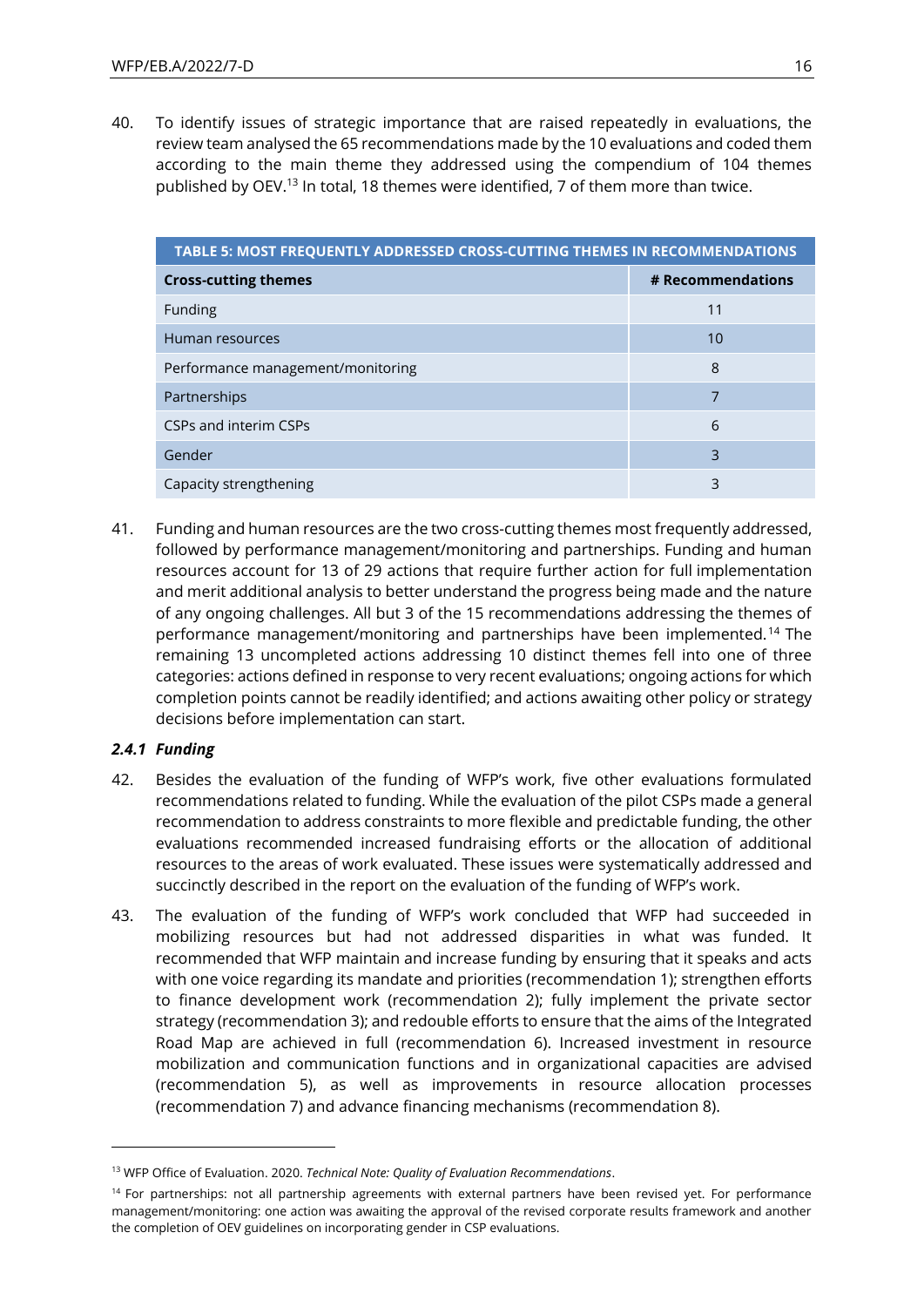- 44. WFP has taken action in these areas. However, this review concludes that some actions remain ongoing as described below and notes that it is premature to reach conclusions on the action taken in respect of some of the more systemic issues highlighted by the evaluation.
	- ➢ *Recommendation 2*  Activities that strengthen the foundation for financing WFP's work in changing lives, including tailored development offers, engagement notes and investment in WFP's organizational capacity, have been set in motion but cannot be considered fully implemented yet. A consolidated plan for strengthening the foundation for financing WFP's work in changing lives has not yet been formulated but the building blocks are being put together. It is expected that a "Transformation Fund" will be presented to the Executive Board in 2022.
	- ➢ *Recommendation 5*  Organizational capacity building to improve services related to funding is ongoing. There is a growing capacity to build a stronger cadre of experts within the organization for developing new partnerships, tapping into dedicated resources on themes such as gender and resilience, mobilizing resources for recruitment and strategic workforce planning for national and specialized staff, and gaining access to new funding sources at scale.
	- ➢ *Recommendation 6*  The extent to which funding has followed the shift in WFP's ambitions and the improved transparency introduced by the Integrated Road Map is difficult for this review to establish. There seem still to be differing internal and external views on the funding priorities for large-scale emergencies and WFP's other work. The review cannot establish whether efforts have led to more oversight, leadership or clarity on relative priorities that have the effect of maximizing the effectiveness of fundraising efforts, including by minimizing the risk of WFP competing against itself for the same funding sources.
	- ➢ *Recommendation 7*  Given the emphasis on flexible and predictable funding for the humanitarian–development–peace nexus, there is a continued need to link resources to results and invest in evidence generation. Internal resource allocation decisions need to be timelier and more transparent. This is the intention behind the bottom up strategic budgeting exercise, but it will take time and further organizational commitment to ensure that WFP is accountable and transparent in prioritizing resource allocations and monitoring performance.
	- ➢ *Recommendation 8*  In responding to the COVID-19 pandemic, WFP used its advance financing mechanisms and a newly created COVID-19 trust fund and special account to accelerate country and corporate-level responses and balance gaps in the coverage and sequencing of funding that result from a heavily earmarked and voluntary funding base. WFP is already reflecting on how its financing systems and processes can better address a future global emergency.<sup>15</sup>

## *2.4.2 Human resources*

45. The evaluation of the WFP people strategy for 2014–2017 documented progress in all four of its "strategic imperatives", which covered performance management; the strengthening of staff knowledge and competence; improved opportunities and career pathways for national staff; and stronger accountability, leadership and management skills of senior leaders. The evaluation nevertheless identified gaps such as the blindness of the strategy regarding gender and diversity and documented widespread staff perceptions of inequities and a lack of transparency in recruitment and promotion. It formulated six recommendations covering issues such as organizational change management, the

<sup>15</sup> WFP Office of Evaluation. 2022. *[Evaluation of the WFP Response to the COVID-19 Pandemic](https://www.wfp.org/publications/evaluation-wfps-response-covid-19-pandemic)*.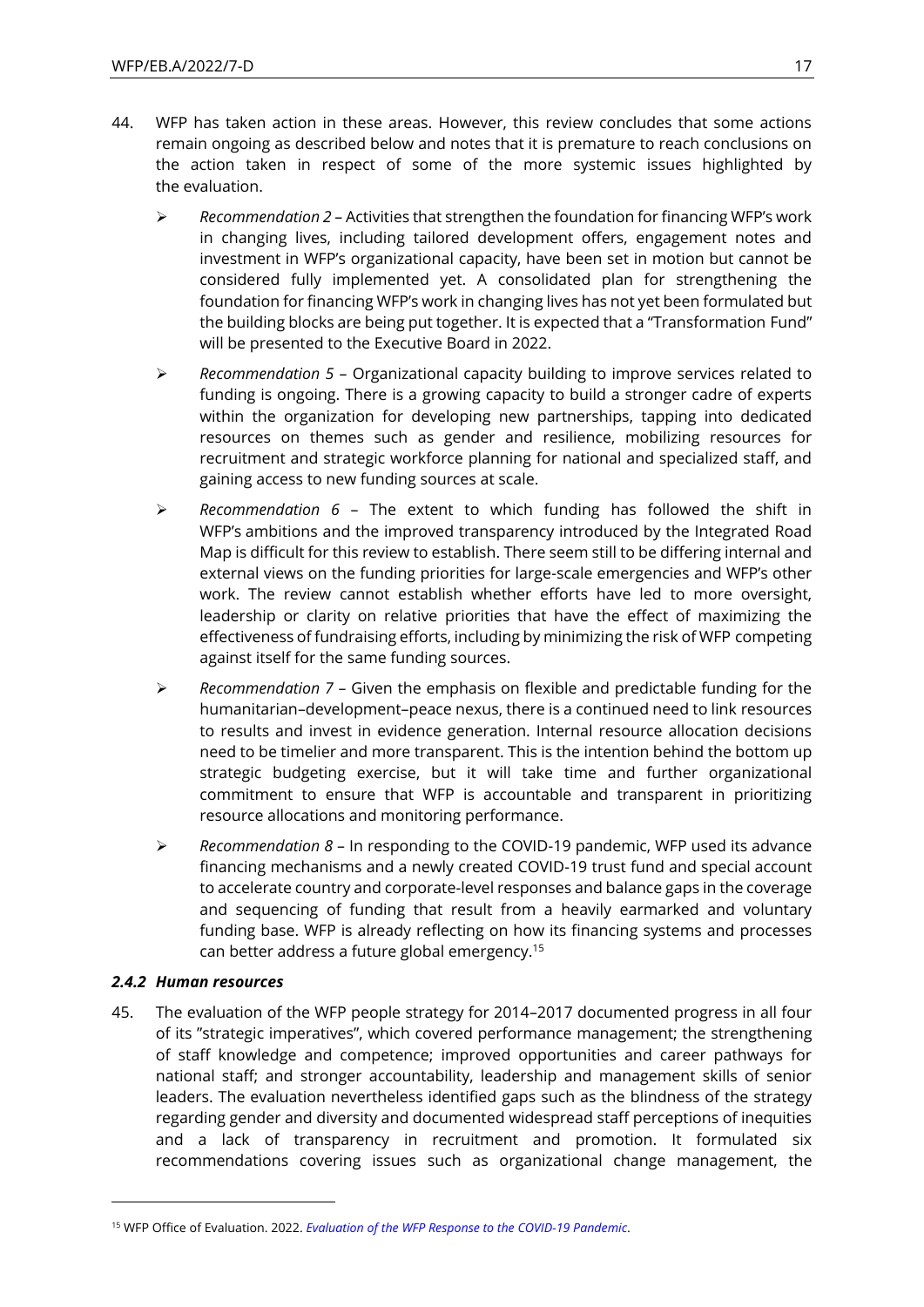strengthening of supervisor accountability and improved communication on human resource issues.

46. Three recommendations directly address the context, situation and management of WFP staff. They are summarized in table 6, together with an assessment of their implementation.

| TABLE 6: RECOMMENDATIONS OF THE PEOPLE STRATEGY EVALUATION<br>THAT DIRECTLY ADDRESS HUMAN RESOURCE MANAGEMENT                                                                                       |                                                                                                                                                                                                                                                                                                                                                              |  |  |  |  |  |  |
|-----------------------------------------------------------------------------------------------------------------------------------------------------------------------------------------------------|--------------------------------------------------------------------------------------------------------------------------------------------------------------------------------------------------------------------------------------------------------------------------------------------------------------------------------------------------------------|--|--|--|--|--|--|
| <b>Recommendation</b>                                                                                                                                                                               | <b>Status of implementation</b>                                                                                                                                                                                                                                                                                                                              |  |  |  |  |  |  |
| 1: Develop a new policy focusing on people, including:<br>workplace culture; gender equality, diversity and inclusion;<br>balanced and flexible contract modalities; and<br>performance management. | A new people policy was adopted<br>responding to all elements of the<br>recommendation.                                                                                                                                                                                                                                                                      |  |  |  |  |  |  |
| 3: Revise the human resources functional strategy,<br>focusing on the role of the Human Resources Division<br>including the tasks, capabilities and motivation of human<br>resources staff.         | A new human resources strategy has been<br>developed.                                                                                                                                                                                                                                                                                                        |  |  |  |  |  |  |
| 5: Review existing contract modalities, including<br>systematic workforce planning at all levels of the<br>organization.                                                                            | Organizational reviews of country offices<br>were completed and more than 1,200 new<br>fixed-term and national officer positions<br>were created. A new staffing framework was<br>adopted. Workforce planning has been<br>completed at the global level, is well<br>advanced at the functional level and is being<br>rolled out at the country office level. |  |  |  |  |  |  |

- 47. Recommendation 3 is directed at WFP's human resources function, while recommendations 1 and 5 address issues that directly affect staff at all levels of the organization.
- 48. Human resource concerns are also reflected in seven recommendations in six other evaluations. Six of these recommendations advocate strengthening the human resources available for the area of work that was evaluated, for example through workforce planning, the creation of new specialized staff positions, the establishment of a roster, the development or updating of job profiles, a focus on matching contract types with needs and capacity building for existing staff. The seventh recommendation calls for the integration of gender diversity and inclusiveness in the new human resources accountability framework. All actions in response to the seven recommendations are ongoing or have been partially implemented.
- 49. Overall, significant attention is given to human resources in the new people policy approved in June 2021 and in the strategic plan for 2022–2025 approved in November 2021. However, the translation of the policy and the strategic plan into confirmed human resource practice across the organization will take time, and some actions in response to the recommendations therefore cannot yet be considered fully addressed and closed.
- 50. The recommendations on gender, diversity and inclusiveness were taken up in the new people policy and the commitment to an inclusive workplace was reaffirmed in the new strategic plan. However, inclusiveness, diversity and gender equity in the WFP workforce require ongoing monitoring through the key performance indicators in the people policy's monitoring and reporting plan, and the development of a gender-responsive accountability framework is still ongoing. Other recommendations related to human resources tend to address the technical or operational capacity of the WFP functions that are the subject of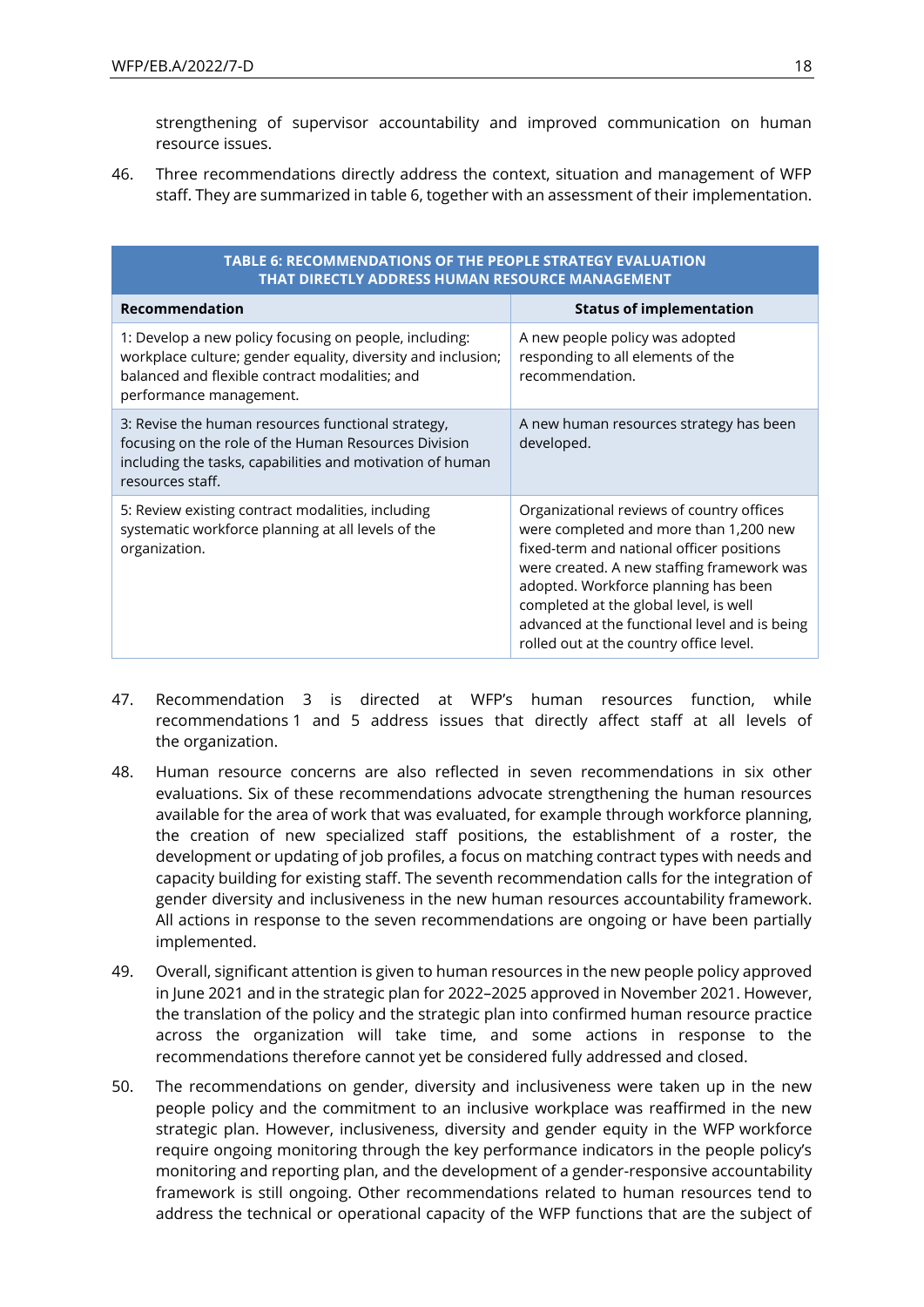each evaluation. Some call for the deployment of more staff in the technical fields of focus; several suggest changes in contracting modalities, terms of reference or strengthened performance monitoring; and all recommend additional training and capacity strengthening. These issues are reflected in a generic way in the three cited recommendations of the people strategy evaluation. Key issues for ongoing attention are highlighted below.

- 51. Strengthening the technical capacity of staff is listed as one of three enablers of the people policy's theory of change. Aligning the workforce, skills and competencies with WFP's organizational needs is one of the core commitments made in the policy. The policy also clearly defines the areas of responsibility for cross-cutting capacity issues addressed by the Workplace Culture Department, technical capacity covered by functional divisions in their areas and field-level capacity provided by country and regional offices. In all functional areas covered by the reviewed evaluations, recommended activities for capacity strengthening have begun and the reviews of the recommendations of the ten evaluations indicate that these actions are largely on track; however, because of their open-ended nature they can never be considered fully implemented.
- 52. The issues concerning staff numbers and contract modalities raised by five evaluations are more complex to resolve because of resourcing issues. The Human Resources Division acknowledged the organization's overreliance on short-term contract modalities and consultant contracts, and there is a concerted effort to address this issue. Following an organizational alignment project launched in 2018 that has now been completed, with its processes mainstreamed in the field, WFP is implementing strategic workforce planning at the functional and country office levels. Six functional plans have been developed and four are being developed, with all functional plans expected to be completed in 2022. A new staffing framework has also been established and is expected to result in further changes in the use of short-term contracts.

# **3. Conclusions and recommendations**

## **3.1 Conclusions**

- 53. **Conclusion 1** Management's high degree of agreement with the recommendations of the ten global evaluations and their firm appreciation of the utility of the recommendations support implementation of the WFP strategic plan for 2017–2021. However, they also mask a tendency for recommendations resulting from evaluations of policies and strategies to include too many operational details and, related to this, to feature unrealistic timeframes that do not respect interdependencies that affect the implementation of recommendations.
- 54. **Conclusion 2** While a participatory approach and guidance from OEV on the recommendation formulation process is sufficient and has mitigated these challenges to a large extent, other underlying strategic and organizational factors, such as the need for a corporate perspective that considers competing priorities, strategic and programmatic contexts, available human and financial resources, WFP's relatively high staff turnover and the large proportion of staff engaged on consultant or short-term contracts, require further attention if thematic evaluation recommendations and their implementation are to be improved.
- 55. **Conclusion 3** Management response formulation and content are crucial for the effective and efficient implementation of agreed recommendations. The management responses for five of ten reviewed evaluations fully comply with the requirements for adequately addressing the recommendations (relevance), being measurable and having key action owners and realistic timelines. Low scores for actionability are expected to influence WFP's strategic and operational performance.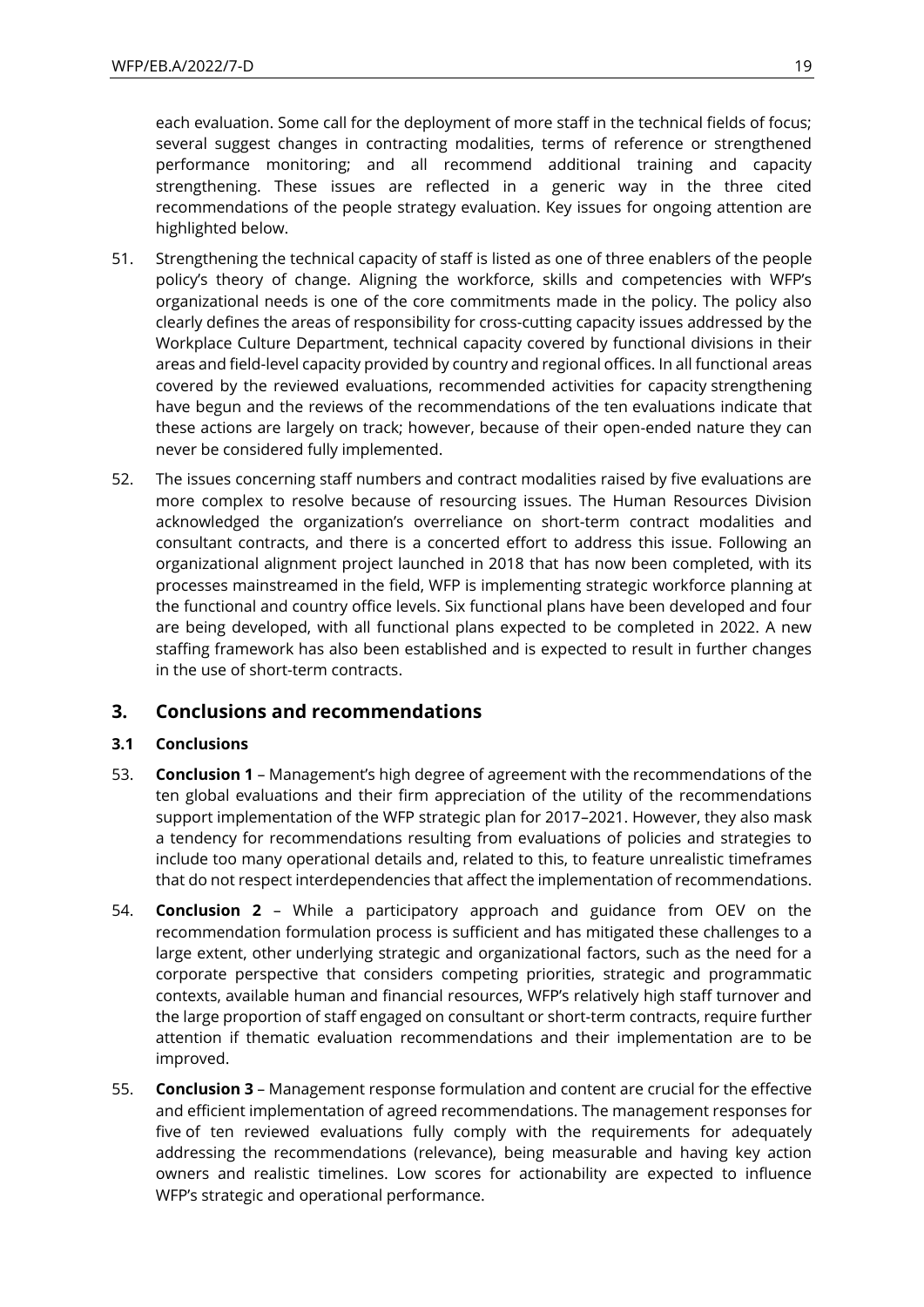- 56. **Conclusion 4** It is crucial to involve key staff and future action owners in the formulation of management responses to guarantee full understanding of the content and consequences of recommendations and management response and to create the necessary commitment to and ownership of action plans. Due attention should be paid to the proper allocation of roles and responsibilities and timelines.
- 57. **Conclusion 5** The actions to be implemented in response to evaluations are defined by the management responses approved by the Executive Board. However, in some cases, implementing staff noted that the recommendations evaluation reports provided clearer guidance than the agreed actions in management responses. Although the implementation of actions is monitored in R2, the review was not able to confirm the full implementation of about one third of the actions that were closed and marked as implemented in the tracking system.
- 58. **Conclusion 6** Human and financial resource constraints are recognized as key factors that affect the implementation of recommendations and actions defined in management responses. Improvements in transparency related to the prioritization of financial allocations are under way but require attention. Furthermore, thematic evaluations tend to result in recommendations that require resource allocations based on the limited perspective of their theme or sector; management may too readily agree to these but should instead adopt a wider corporate perspective and reflect competing priorities. In addition, the implementation of recommendations is dependent on the continued support for strengthening the management and coordination of cross-cutting and integrated programmes and processes, functional workforce planning and accountability.
- 59. **Conclusion 7** Major strategic themes covered by the recommendations in the evaluations reviewed are funding and human resources, which are also the subject of the evaluations of the funding of WFP's work and the WFP people strategy for 2014–2017. While some actions remain outstanding, the review cannot draw conclusions on some of the more systemic issues such as whether efforts have led to increased oversight, leadership or clarity on relative priorities that have the effect of maximizing the effectiveness of fundraising efforts, including by minimizing the risk of WFP competing against itself for the same funding sources.
- 60. **Conclusion 8** There are two priority areas that warrant continued attention. In terms of financial resources, outstanding issues relate to consolidated planning on development work, ongoing capacity building to improve services related to funding, timely and transparent internal resource allocation decisions and the positioning of its advance financing mechanisms as sustainable resources for WFP operations. All human resource issues flagged by the evaluations have been addressed in the WFP people policy and the WFP strategic plan for 2022–2025. As these are very recent documents, implementation is ongoing although work has begun on all actions. No implementation gaps were identified; however, staff capacity strengthening and workforce management require continued action and can never be considered fully implemented.

## **3.2 Recommendations**

- 61. **Recommendation 1** Adopt a corporate perspective to bring recommendations of global evaluations and their implementation to a higher level. It is recommended that evaluations:
	- $\triangleright$  take into consideration strategic, policy and programmatic contexts, competing priorities and available human and financial resources;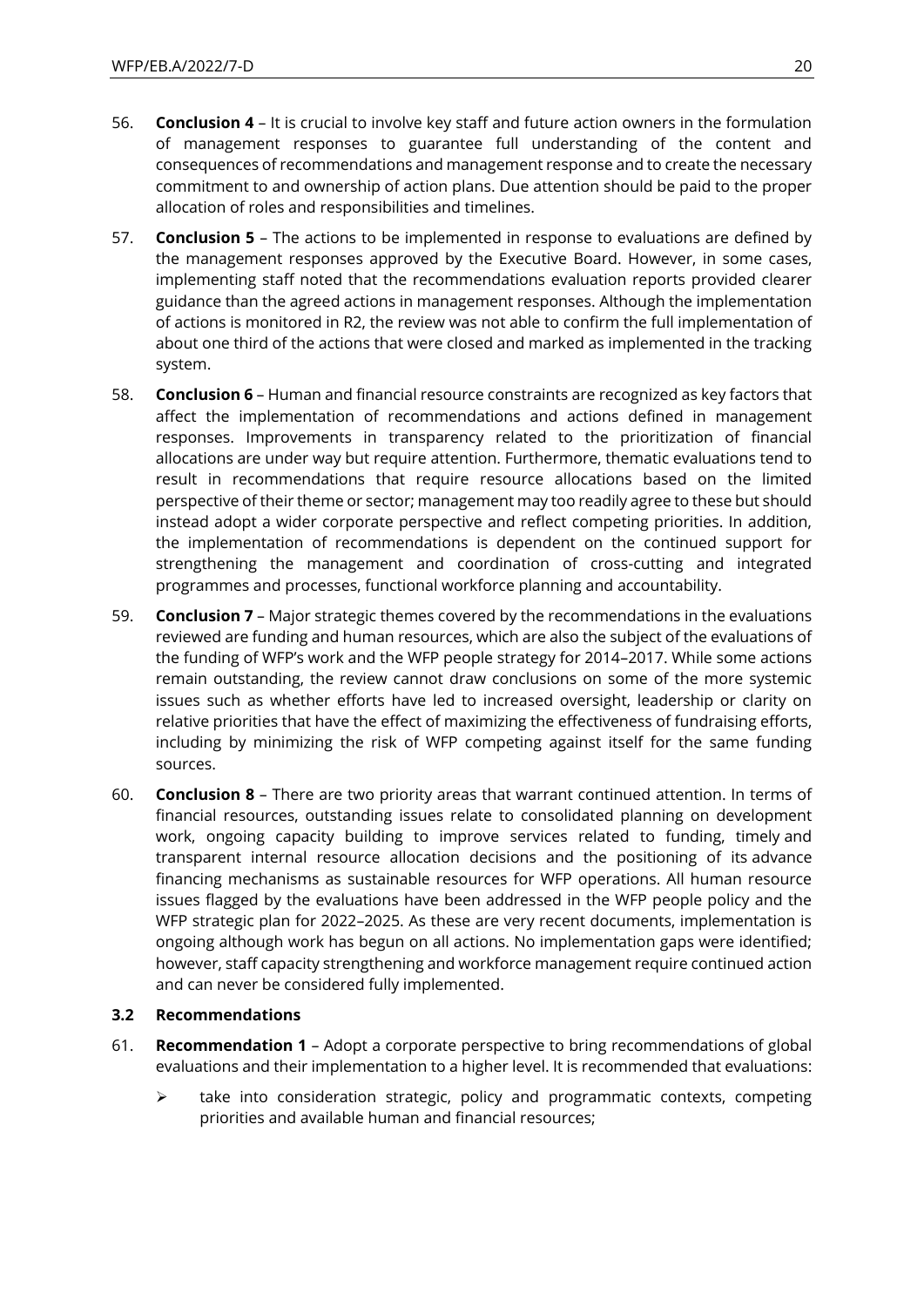- $\triangleright$  produce, as a consequence, fewer prioritized strategic recommendations and include in them fewer operational details, the latter are expected to be set out in action plans developed and implemented under actions in management responses; and
- $\triangleright$  pay due attention to the proper allocation of roles and responsibilities in respect of actions and interdependencies that affect implementation.
- 62. **Recommendation 2** Guide the implementation of recommendations by producing high quality management responses that are relevant and actionable. This should be achieved by addressing the recommendations adequately (with specific actions identified to implement each recommendation), minimizing inconsistencies in agreements, making actions measurable, properly assigning roles and responsibilities (at the country, regional and headquarters levels), and defining meaningful timelines while respecting interdependencies that affect implementation. It is recommended that WFP:
	- $\geq$  consistently apply guidelines, including WFP's standard operating procedures for management responses to centralized evaluations, which are currently being updated;
	- ➢ strengthen guidelines with definitions, clear instructions and examples that increase the relevance and actionability of management response and produce training materials;
	- $\triangleright$  provide guidance on determining deadlines for actions that will take a long time to complete or whose implementation is contingent on other processes;
	- ➢ strengthen the quality assurance mechanisms that should ensure high quality management responses formulated in the spirit of the recommendations, including through the use of quality checklists; in addition, where relevant, comments from country offices, regional bureaux, OEV and headquarters divisions should be included at all stages of management response review and clearance; and
	- ➢ organize a workshop on the development of each management response (following the recommendation workshop), led by the designated management response coordinator with contributions from all other units and divisions that are responsible for actions in order to ensure full understanding of the content and consequences of both recommendations and the management response and to ensure optimal ownership of actions.
- 63. **Recommendation 3** When formulating a management response, critically review the recommendations. This includes:
	- ➢ disagreeing with recommendations that, for instance, are not aligned with WFP policy or that contradict agreed strategic decisions; and
	- $\triangleright$  acknowledging recommendations to continue implementing an ongoing policy, strategy or action without necessarily defining a new action to be taken.
- 64. **Recommendation 4** Further analyse organizational factors that hinder the effective and efficient implementation of recommendations from global evaluations. It is recommended that such analysis cover:
	- $\triangleright$  transparency related to the prioritization of financial allocations;
	- $\triangleright$  the management and coordination of cross-cutting and integrated programmes and processes;
	- ➢ strategic and functional workforce planning;
	- $\triangleright$  accountability mechanisms; and
	- $\triangleright$  the ownership of actions.